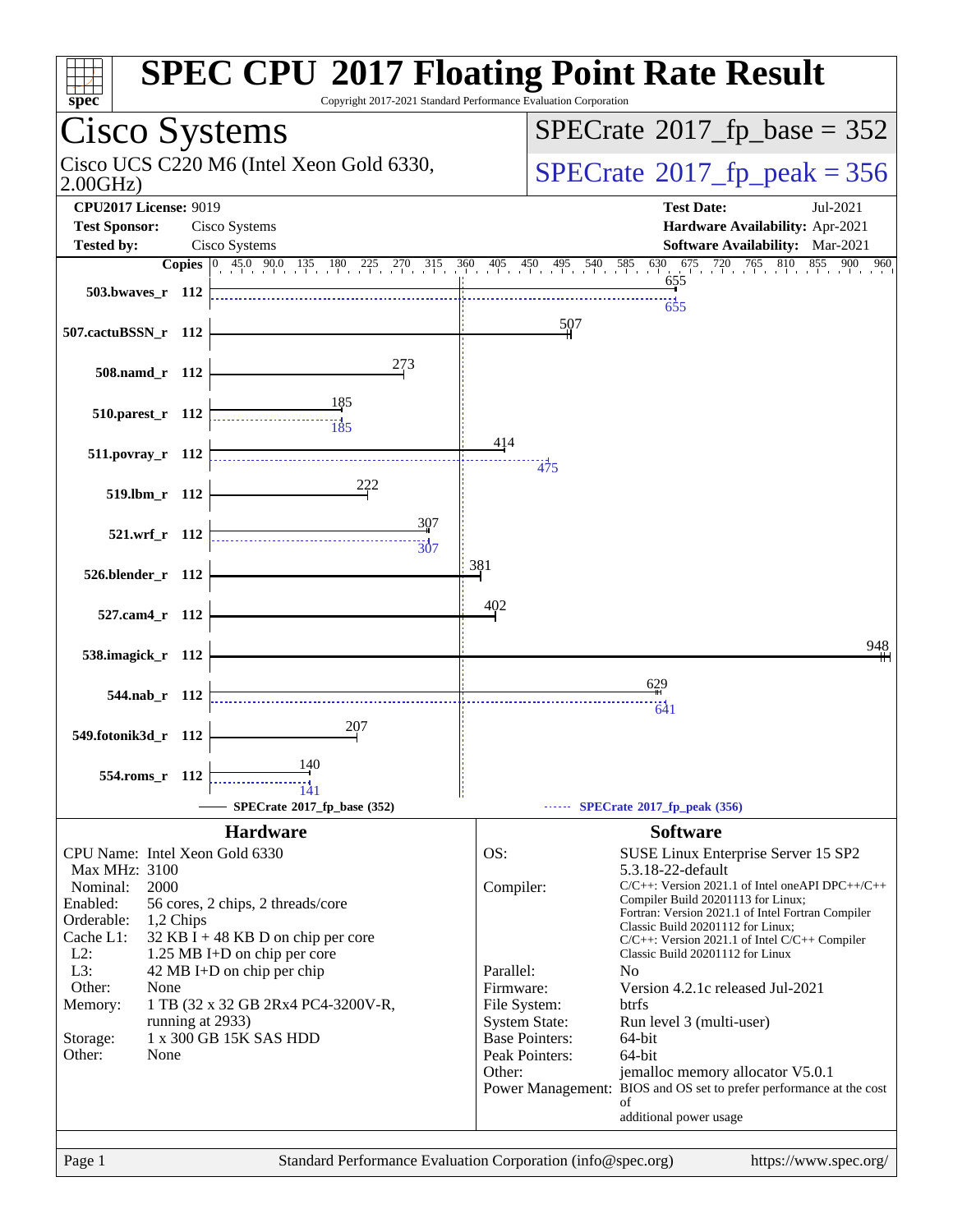

Copyright 2017-2021 Standard Performance Evaluation Corporation

### Cisco Systems

Cisco UCS C220 M6 (Intel Xeon Gold 6330,  $SPECrate@2017_fp\_peak = 356$  $SPECrate@2017_fp\_peak = 356$ 

 $SPECTate$ <sup>®</sup>[2017\\_fp\\_base =](http://www.spec.org/auto/cpu2017/Docs/result-fields.html#SPECrate2017fpbase) 352

2.00GHz)

**[CPU2017 License:](http://www.spec.org/auto/cpu2017/Docs/result-fields.html#CPU2017License)** 9019 **[Test Date:](http://www.spec.org/auto/cpu2017/Docs/result-fields.html#TestDate)** Jul-2021 **[Test Sponsor:](http://www.spec.org/auto/cpu2017/Docs/result-fields.html#TestSponsor)** Cisco Systems **[Hardware Availability:](http://www.spec.org/auto/cpu2017/Docs/result-fields.html#HardwareAvailability)** Apr-2021 **[Tested by:](http://www.spec.org/auto/cpu2017/Docs/result-fields.html#Testedby)** Cisco Systems **[Software Availability:](http://www.spec.org/auto/cpu2017/Docs/result-fields.html#SoftwareAvailability)** Mar-2021

#### **[Results Table](http://www.spec.org/auto/cpu2017/Docs/result-fields.html#ResultsTable)**

|                                    | <b>Base</b>   |                |              | <b>Peak</b>    |       |                |       |               |                |              |                |              |                |              |
|------------------------------------|---------------|----------------|--------------|----------------|-------|----------------|-------|---------------|----------------|--------------|----------------|--------------|----------------|--------------|
| <b>Benchmark</b>                   | <b>Copies</b> | <b>Seconds</b> | <b>Ratio</b> | <b>Seconds</b> | Ratio | <b>Seconds</b> | Ratio | <b>Copies</b> | <b>Seconds</b> | <b>Ratio</b> | <b>Seconds</b> | <b>Ratio</b> | <b>Seconds</b> | <b>Ratio</b> |
| 503.bwaves_r                       | 112           | 1718           | 654          | 1714           | 655   | 1714           | 655   | 112           | 1714           | 655          | 1715           | 655          | 1716           | 655          |
| 507.cactuBSSN r                    | 112           | 282            | 503          | 279            | 507   | 279            | 508   | 112           | 282            | 503          | 279            | 507          | 279            | 508          |
| $508$ .namd $r$                    | 112           | 390            | 273          | 390            | 273   | 391            | 272   | 112           | 390            | 273          | 390            | 273          | 391            | 272          |
| 510.parest_r                       | 112           | 1579           | 186          | 1580           | 185   | 1587           | 185   | 112           | 1578           | 186          | 1582           | 185          | 1589           | 184          |
| $511.$ povray_r                    | 112           | 633            | 413          | 631            | 414   | 632            | 414   | 112           | 550            | 476          | 550            | 475          | 550            | 475          |
| 519.1bm r                          | 112           | 533            | 221          | 531            | 222   | 531            | 222   | 112           | 533            | 221          | 531            | 222          | 531            | 222          |
| 521.wrf                            | 112           | 815            | 308          | 824            | 304   | 816            | 307   | 112           | 817            | 307          | 812            | 309          | 818            | 307          |
| 526.blender r                      | 112           | 448            | 381          | 448            | 381   | 449            | 380   | 112           | 448            | 381          | 448            | 381          | 449            | 380          |
| $527$ .cam $4$ r                   | 112           | 488            | 402          | 488            | 402   | 489            | 401   | 112           | 488            | 402          | 488            | 402          | 489            | 401          |
| 538.imagick_r                      | 112           | 294            | 948          | 291            | 956   | 295            | 943   | 112           | 294            | 948          | 291            | 956          | 295            | 943          |
| $544$ .nab r                       | 112           | 297            | 634          | 300            | 629   | 301            | 627   | 112           | 294            | 641          | 294            | 641          | 294            | 641          |
| 549.fotonik3d r                    | 112           | 2113           | 207          | 2110           | 207   | 2112           | 207   | 112           | 2113           | 207          | 2110           | 207          | 2112           | 207          |
| 554.roms r                         | 112           | 1263           | 141          | 1271           | 140   | 1267           | 140   | 112           | 1262           | 141          | 1263           | 141          | 1276           | 140          |
| $SPECrate^{\otimes}2017$ fp base = |               |                | 352          |                |       |                |       |               |                |              |                |              |                |              |

**[SPECrate](http://www.spec.org/auto/cpu2017/Docs/result-fields.html#SPECrate2017fppeak)[2017\\_fp\\_peak =](http://www.spec.org/auto/cpu2017/Docs/result-fields.html#SPECrate2017fppeak) 356**

Results appear in the [order in which they were run](http://www.spec.org/auto/cpu2017/Docs/result-fields.html#RunOrder). Bold underlined text [indicates a median measurement](http://www.spec.org/auto/cpu2017/Docs/result-fields.html#Median).

#### **[Submit Notes](http://www.spec.org/auto/cpu2017/Docs/result-fields.html#SubmitNotes)**

 The numactl mechanism was used to bind copies to processors. The config file option 'submit' was used to generate numactl commands to bind each copy to a specific processor. For details, please see the config file.

#### **[Operating System Notes](http://www.spec.org/auto/cpu2017/Docs/result-fields.html#OperatingSystemNotes)**

Stack size set to unlimited using "ulimit -s unlimited"

#### **[Environment Variables Notes](http://www.spec.org/auto/cpu2017/Docs/result-fields.html#EnvironmentVariablesNotes)**

Environment variables set by runcpu before the start of the run: LD LIBRARY PATH = "/home/cpu2017/lib/intel64:/home/cpu2017/je5.0.1-64" MALLOC\_CONF = "retain:true"

#### **[General Notes](http://www.spec.org/auto/cpu2017/Docs/result-fields.html#GeneralNotes)**

 Binaries compiled on a system with 1x Intel Core i9-7940X CPU + 64GB RAM memory using openSUSE Leap 15.2 Transparent Huge Pages enabled by default Prior to runcpu invocation Filesystem page cache synced and cleared with:

**(Continued on next page)**

Page 2 Standard Performance Evaluation Corporation [\(info@spec.org\)](mailto:info@spec.org) <https://www.spec.org/>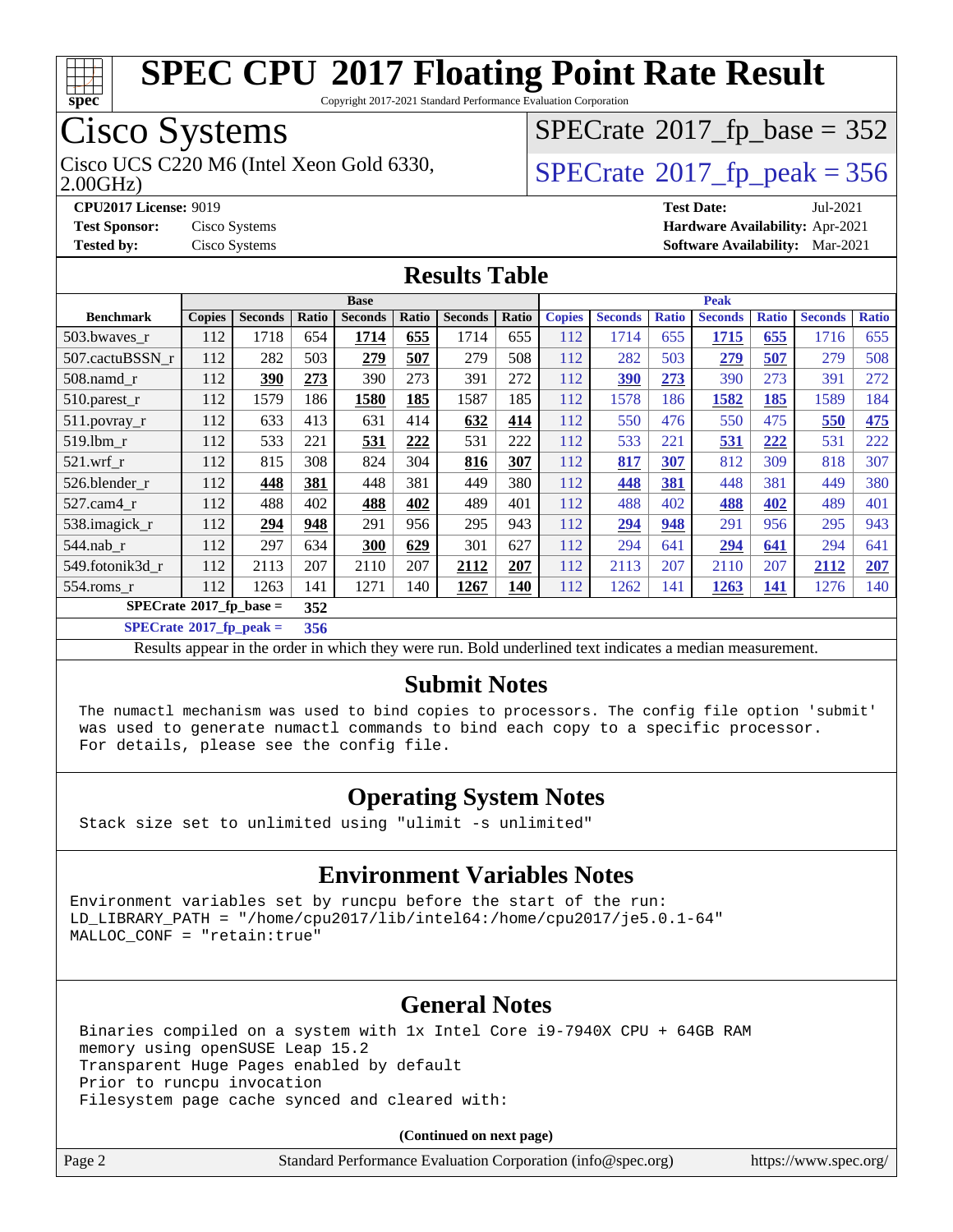

Copyright 2017-2021 Standard Performance Evaluation Corporation

## Cisco Systems

2.00GHz)

 $SPECTate$ <sup>®</sup>[2017\\_fp\\_base =](http://www.spec.org/auto/cpu2017/Docs/result-fields.html#SPECrate2017fpbase) 352

Cisco UCS C220 M6 (Intel Xeon Gold 6330,  $SPECrate@2017_fp\_peak = 356$  $SPECrate@2017_fp\_peak = 356$ 

**[Test Sponsor:](http://www.spec.org/auto/cpu2017/Docs/result-fields.html#TestSponsor)** Cisco Systems **[Hardware Availability:](http://www.spec.org/auto/cpu2017/Docs/result-fields.html#HardwareAvailability)** Apr-2021

**[CPU2017 License:](http://www.spec.org/auto/cpu2017/Docs/result-fields.html#CPU2017License)** 9019 **[Test Date:](http://www.spec.org/auto/cpu2017/Docs/result-fields.html#TestDate)** Jul-2021 **[Tested by:](http://www.spec.org/auto/cpu2017/Docs/result-fields.html#Testedby)** Cisco Systems **[Software Availability:](http://www.spec.org/auto/cpu2017/Docs/result-fields.html#SoftwareAvailability)** Mar-2021

#### **[General Notes \(Continued\)](http://www.spec.org/auto/cpu2017/Docs/result-fields.html#GeneralNotes)**

 sync; echo 3> /proc/sys/vm/drop\_caches runcpu command invoked through numactl i.e.: numactl --interleave=all runcpu <etc> NA: The test sponsor attests, as of date of publication, that CVE-2017-5754 (Meltdown) is mitigated in the system as tested and documented. Yes: The test sponsor attests, as of date of publication, that CVE-2017-5753 (Spectre variant 1) is mitigated in the system as tested and documented. Yes: The test sponsor attests, as of date of publication, that CVE-2017-5715 (Spectre variant 2) is mitigated in the system as tested and documented. jemalloc, a general purpose malloc implementation built with the RedHat Enterprise 7.5, and the system compiler gcc 4.8.5 sources available from jemalloc.net or<https://github.com/jemalloc/jemalloc/releases> **[Platform Notes](http://www.spec.org/auto/cpu2017/Docs/result-fields.html#PlatformNotes)** BIOS Settings: Adjacent Cache Line Prefetcher set to Disabled DCU Streamer Prefetch set to Disabled UPI Link Enablement set to 1

UPI Power Management set to Enabled Sub NUMA Clustering set to Enabled LLC Dead Line set to Disabled Memory Refresh Rate set to 1x Refresh ADDDC Sparing set to Disabled Patrol Scrub set to Disabled Enhanced CPU performance set to Auto Energy Efficient Turbo set to Enabled Processor C6 Report set to Enabled Processor C1E set to Enabled

 Sysinfo program /home/cpu2017/bin/sysinfo Rev: r6622 of 2021-04-07 982a61ec0915b55891ef0e16acafc64d running on localhost Wed Jul 14 21:55:45 2021

 SUT (System Under Test) info as seen by some common utilities. For more information on this section, see <https://www.spec.org/cpu2017/Docs/config.html#sysinfo>

 From /proc/cpuinfo model name : Intel(R) Xeon(R) Gold 6330 CPU @ 2.00GHz 2 "physical id"s (chips) 112 "processors" cores, siblings (Caution: counting these is hw and system dependent. The following excerpts from /proc/cpuinfo might not be reliable. Use with caution.) cpu cores : 28 siblings : 56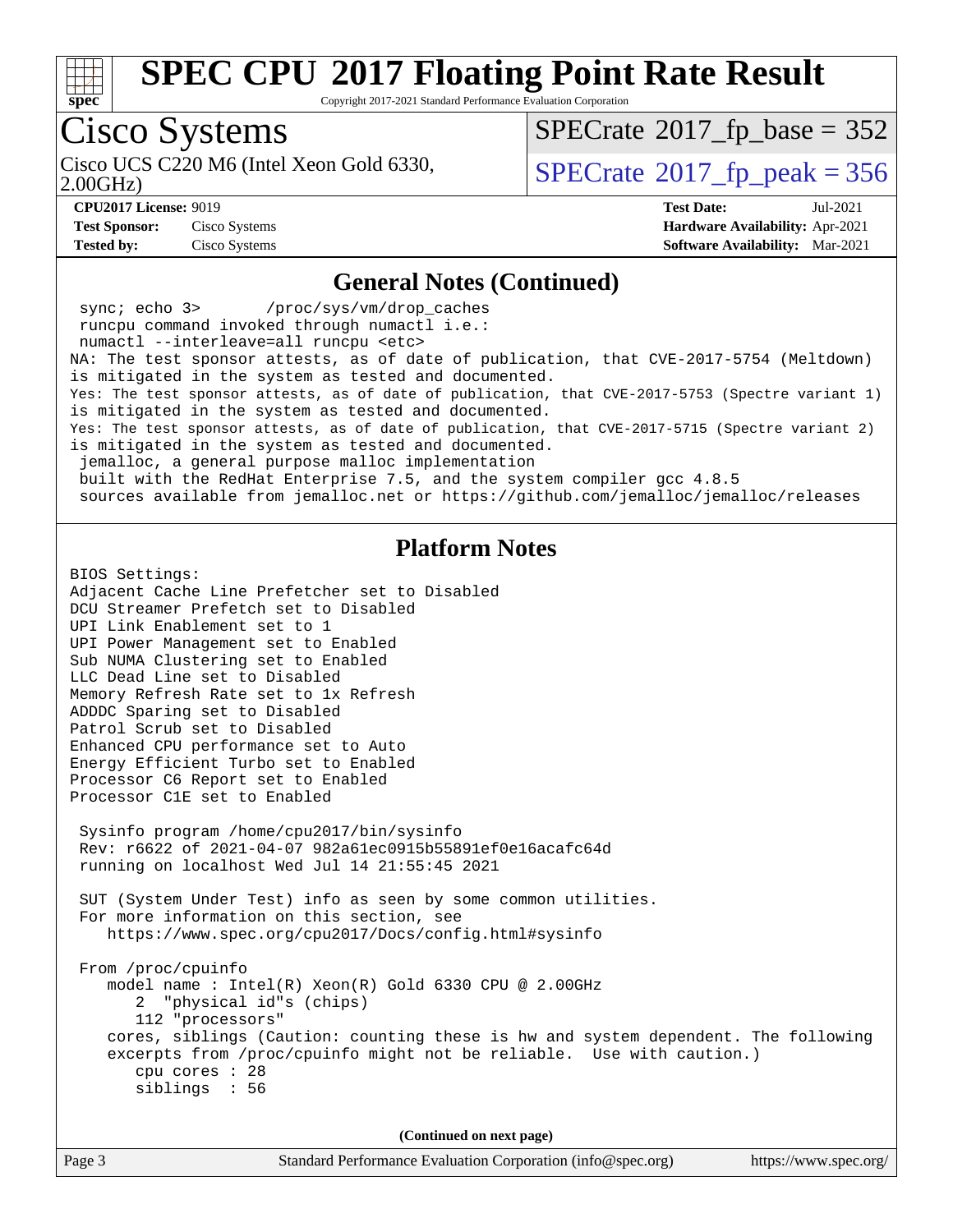

Copyright 2017-2021 Standard Performance Evaluation Corporation

## Cisco Systems

2.00GHz) Cisco UCS C220 M6 (Intel Xeon Gold 6330,  $\vert$  [SPECrate](http://www.spec.org/auto/cpu2017/Docs/result-fields.html#SPECrate2017fppeak)®[2017\\_fp\\_peak = 3](http://www.spec.org/auto/cpu2017/Docs/result-fields.html#SPECrate2017fppeak)56

 $SPECTate$ <sup>®</sup>[2017\\_fp\\_base =](http://www.spec.org/auto/cpu2017/Docs/result-fields.html#SPECrate2017fpbase) 352

**[Test Sponsor:](http://www.spec.org/auto/cpu2017/Docs/result-fields.html#TestSponsor)** Cisco Systems **[Hardware Availability:](http://www.spec.org/auto/cpu2017/Docs/result-fields.html#HardwareAvailability)** Apr-2021 **[Tested by:](http://www.spec.org/auto/cpu2017/Docs/result-fields.html#Testedby)** Cisco Systems **[Software Availability:](http://www.spec.org/auto/cpu2017/Docs/result-fields.html#SoftwareAvailability)** Mar-2021

**[CPU2017 License:](http://www.spec.org/auto/cpu2017/Docs/result-fields.html#CPU2017License)** 9019 **[Test Date:](http://www.spec.org/auto/cpu2017/Docs/result-fields.html#TestDate)** Jul-2021

#### **[Platform Notes \(Continued\)](http://www.spec.org/auto/cpu2017/Docs/result-fields.html#PlatformNotes)**

 physical 0: cores 0 1 2 3 4 5 6 7 8 9 10 11 12 13 14 15 16 17 18 19 20 21 22 23 24 25 26 27 physical 1: cores 0 1 2 3 4 5 6 7 8 9 10 11 12 13 14 15 16 17 18 19 20 21 22 23 24 25 26 27 From lscpu from util-linux 2.33.1: Architecture: x86\_64 CPU op-mode(s): 32-bit, 64-bit Byte Order: Little Endian Address sizes: 46 bits physical, 57 bits virtual  $CPU(s):$  112 On-line CPU(s) list: 0-111 Thread(s) per core: 2 Core(s) per socket: 28 Socket(s): 2 NUMA node(s): 4 Vendor ID: GenuineIntel CPU family: 6 Model: 106 Model name: Intel(R) Xeon(R) Gold 6330 CPU @ 2.00GHz Stepping: 6 CPU MHz: 1497.714 CPU max MHz: 3100.0000 CPU min MHz: 800.0000 BogoMIPS: 4000.00 Virtualization: VT-x L1d cache: 48K L1i cache: 32K L2 cache: 1280K L3 cache: 43008K<br>NUMA node0 CPU(s): 0-13,56-69 NUMA node0 CPU(s): 0-13,56-69<br>NUMA node1 CPU(s): 14-27,70-83 NUMA node1 CPU(s): NUMA node2 CPU(s): 28-41,84-97 NUMA node3 CPU(s): 42-55,98-111 Flags: fpu vme de pse tsc msr pae mce cx8 apic sep mtrr pge mca cmov pat pse36 clflush dts acpi mmx fxsr sse sse2 ss ht tm pbe syscall nx pdpe1gb rdtscp lm constant\_tsc art arch\_perfmon pebs bts rep\_good nopl xtopology nonstop\_tsc cpuid aperfmperf pni pclmulqdq dtes64 monitor ds\_cpl vmx smx est tm2 ssse3 sdbg fma cx16 xtpr pdcm pcid dca sse4\_1 sse4\_2 x2apic movbe popcnt tsc\_deadline\_timer aes xsave avx f16c rdrand lahf\_lm abm 3dnowprefetch cpuid\_fault epb cat\_l3 invpcid\_single ssbd mba ibrs ibpb stibp ibrs\_enhanced tpr\_shadow vnmi flexpriority ept vpid ept\_ad fsgsbase tsc\_adjust bmi1 hle avx2 smep bmi2 erms invpcid rtm cqm rdt\_a avx512f avx512dq rdseed adx smap avx512ifma clflushopt clwb intel\_pt avx512cd sha\_ni avx512bw avx512vl xsaveopt xsavec xgetbv1 xsaves cqm\_llc cqm\_occup\_llc cqm\_mbm\_total cqm\_mbm\_local wbnoinvd dtherm ida arat pln pts hwp hwp\_act\_window hwp\_epp hwp\_pkg\_req avx512vbmi umip pku ospke avx512\_vbmi2 gfni vaes vpclmulqdq avx512\_vnni avx512\_bitalg tme avx512\_vpopcntdq la57 rdpid md\_clear pconfig flush\_l1d **(Continued on next page)**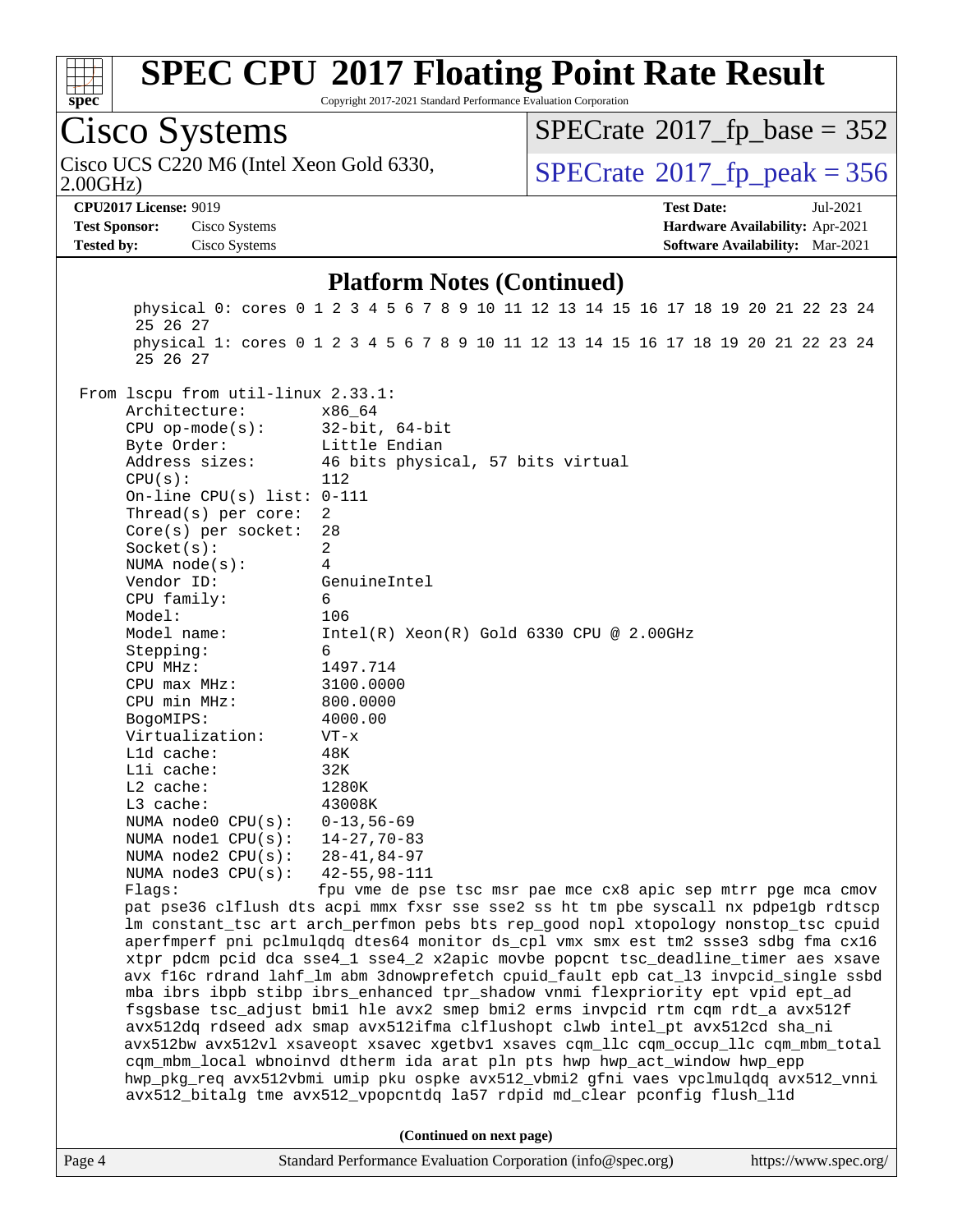

Copyright 2017-2021 Standard Performance Evaluation Corporation

## Cisco Systems

2.00GHz) Cisco UCS C220 M6 (Intel Xeon Gold 6330,  $SPECrate@2017_fp\_peak = 356$  $SPECrate@2017_fp\_peak = 356$ 

 $SPECTate$ <sup>®</sup>[2017\\_fp\\_base =](http://www.spec.org/auto/cpu2017/Docs/result-fields.html#SPECrate2017fpbase) 352

**[Test Sponsor:](http://www.spec.org/auto/cpu2017/Docs/result-fields.html#TestSponsor)** Cisco Systems **[Hardware Availability:](http://www.spec.org/auto/cpu2017/Docs/result-fields.html#HardwareAvailability)** Apr-2021

**[CPU2017 License:](http://www.spec.org/auto/cpu2017/Docs/result-fields.html#CPU2017License)** 9019 **[Test Date:](http://www.spec.org/auto/cpu2017/Docs/result-fields.html#TestDate)** Jul-2021 **[Tested by:](http://www.spec.org/auto/cpu2017/Docs/result-fields.html#Testedby)** Cisco Systems **[Software Availability:](http://www.spec.org/auto/cpu2017/Docs/result-fields.html#SoftwareAvailability)** Mar-2021

#### **[Platform Notes \(Continued\)](http://www.spec.org/auto/cpu2017/Docs/result-fields.html#PlatformNotes)**

arch\_capabilities

 /proc/cpuinfo cache data cache size : 43008 KB

From numactl --hardware WARNING: a numactl 'node' might or might not correspond to a physical chip. available: 4 nodes (0-3) node 0 cpus: 0 1 2 3 4 5 6 7 8 9 10 11 12 13 56 57 58 59 60 61 62 63 64 65 66 67 68 69 node 0 size: 257528 MB node 0 free: 257198 MB node 1 cpus: 14 15 16 17 18 19 20 21 22 23 24 25 26 27 70 71 72 73 74 75 76 77 78 79 80 81 82 83 node 1 size: 258041 MB node 1 free: 257562 MB node 2 cpus: 28 29 30 31 32 33 34 35 36 37 38 39 40 41 84 85 86 87 88 89 90 91 92 93 94 95 96 97 node 2 size: 258041 MB node 2 free: 257743 MB node 3 cpus: 42 43 44 45 46 47 48 49 50 51 52 53 54 55 98 99 100 101 102 103 104 105 106 107 108 109 110 111 node 3 size: 257763 MB node 3 free: 257152 MB node distances: node 0 1 2 3 0: 10 11 20 20 1: 11 10 20 20  $2: 20 20$  3: 20 20 11 10 From /proc/meminfo MemTotal: 1056127492 kB HugePages\_Total: 0 Hugepagesize: 2048 kB /sys/devices/system/cpu/cpu\*/cpufreq/scaling\_governor has performance From /etc/\*release\* /etc/\*version\* os-release: NAME="SLES" VERSION="15-SP2" VERSION\_ID="15.2" PRETTY\_NAME="SUSE Linux Enterprise Server 15 SP2" ID="sles" ID\_LIKE="suse" ANSI\_COLOR="0;32" **(Continued on next page)**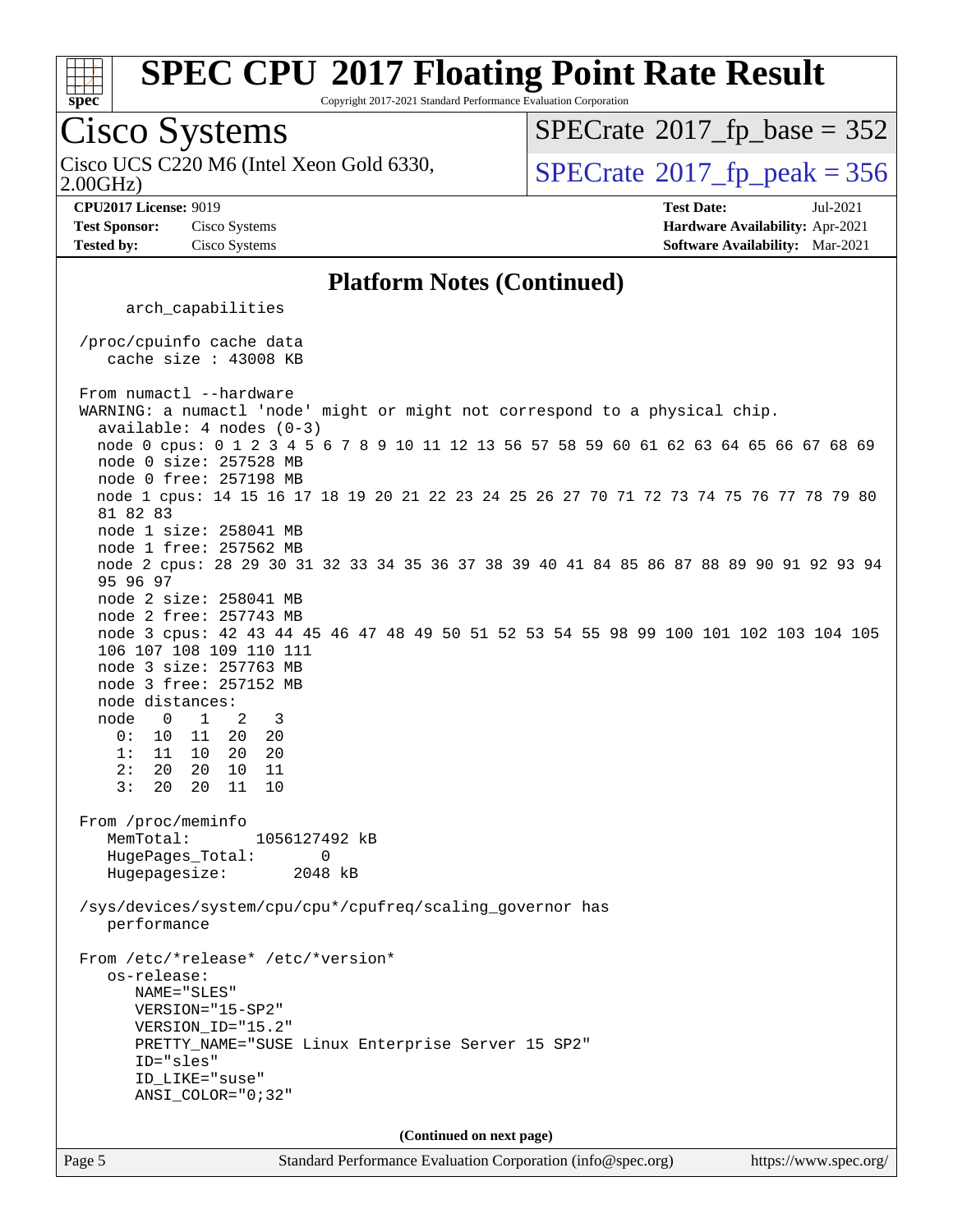

Copyright 2017-2021 Standard Performance Evaluation Corporation

Cisco Systems 2.00GHz) Cisco UCS C220 M6 (Intel Xeon Gold 6330,  $SPECrate@2017_fp\_peak = 356$  $SPECrate@2017_fp\_peak = 356$ **[CPU2017 License:](http://www.spec.org/auto/cpu2017/Docs/result-fields.html#CPU2017License)** 9019 **[Test Date:](http://www.spec.org/auto/cpu2017/Docs/result-fields.html#TestDate)** Jul-2021

 $SPECTate$ <sup>®</sup>[2017\\_fp\\_base =](http://www.spec.org/auto/cpu2017/Docs/result-fields.html#SPECrate2017fpbase) 352

**[Test Sponsor:](http://www.spec.org/auto/cpu2017/Docs/result-fields.html#TestSponsor)** Cisco Systems **[Hardware Availability:](http://www.spec.org/auto/cpu2017/Docs/result-fields.html#HardwareAvailability)** Apr-2021 **[Tested by:](http://www.spec.org/auto/cpu2017/Docs/result-fields.html#Testedby)** Cisco Systems **[Software Availability:](http://www.spec.org/auto/cpu2017/Docs/result-fields.html#SoftwareAvailability)** Mar-2021

#### **[Platform Notes \(Continued\)](http://www.spec.org/auto/cpu2017/Docs/result-fields.html#PlatformNotes)**

CPE\_NAME="cpe:/o:suse:sles:15:sp2"

 uname -a: Linux localhost 5.3.18-22-default #1 SMP Wed Jun 3 12:16:43 UTC 2020 (720aeba) x86\_64 x86\_64 x86\_64 GNU/Linux Kernel self-reported vulnerability status: CVE-2018-12207 (iTLB Multihit): Not affected CVE-2018-3620 (L1 Terminal Fault): Not affected Microarchitectural Data Sampling: Not affected CVE-2017-5754 (Meltdown): Not affected CVE-2018-3639 (Speculative Store Bypass): Mitigation: Speculative Store Bypass disabled via prctl and seccomp CVE-2017-5753 (Spectre variant 1): Mitigation: usercopy/swapgs barriers and \_\_user pointer sanitization CVE-2017-5715 (Spectre variant 2): Mitigation: Enhanced IBRS, IBPB: conditional, RSB filling CVE-2020-0543 (Special Register Buffer Data Sampling): Not affected CVE-2019-11135 (TSX Asynchronous Abort): Not affected run-level 3 Jul 14 21:41 SPEC is set to: /home/cpu2017 Filesystem Type Size Used Avail Use% Mounted on<br>
/dev/sda2 btrfs 222G 33G 188G 15% /home /dev/sda2 btrfs 222G 33G 188G 15% /home From /sys/devices/virtual/dmi/id Vendor: Cisco Systems Inc Product: UCSC-C220-M6S Serial: WZP24430N7F Additional information from dmidecode 3.2 follows. WARNING: Use caution when you interpret this section. The 'dmidecode' program reads system data which is "intended to allow hardware to be accurately determined", but the intent may not be met, as there are frequent changes to hardware, firmware, and the "DMTF SMBIOS" standard. Memory: 32x 0xCE00 M393A4K40DB3-CWE 32 GB 2 rank 3200, configured at 2933 BIOS: BIOS Vendor: Cisco Systems, Inc. BIOS Version: C220M6.4.2.1c.1.0701210708 BIOS Date: 07/01/2021 BIOS Revision: 5.22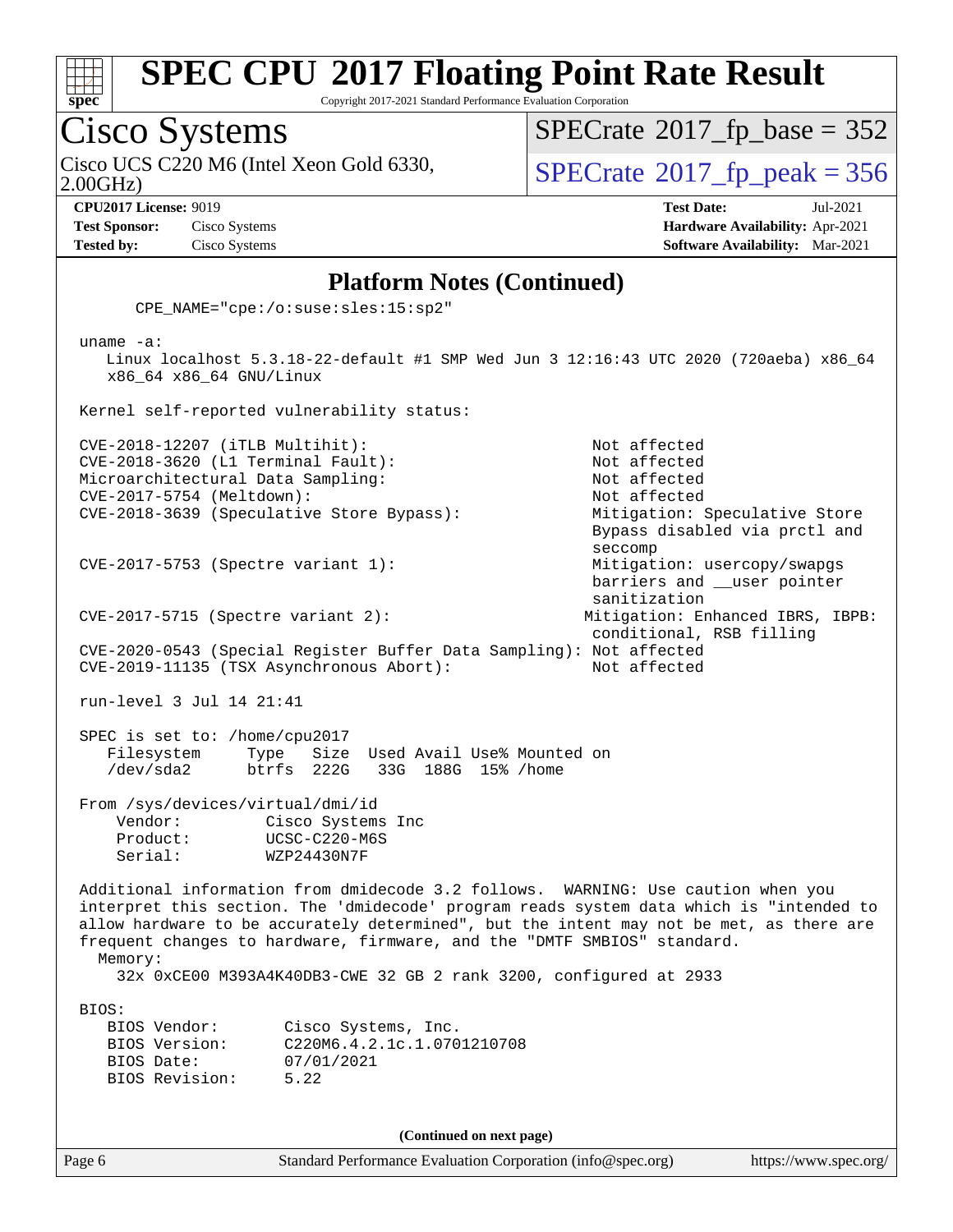

Copyright 2017-2021 Standard Performance Evaluation Corporation

### Cisco Systems

 $SPECTate$ <sup>®</sup>[2017\\_fp\\_base =](http://www.spec.org/auto/cpu2017/Docs/result-fields.html#SPECrate2017fpbase) 352

2.00GHz)

**[Test Sponsor:](http://www.spec.org/auto/cpu2017/Docs/result-fields.html#TestSponsor)** Cisco Systems **[Hardware Availability:](http://www.spec.org/auto/cpu2017/Docs/result-fields.html#HardwareAvailability)** Apr-2021

Cisco UCS C220 M6 (Intel Xeon Gold 6330,  $SPECrate@2017_fp\_peak = 356$  $SPECrate@2017_fp\_peak = 356$ 

**[CPU2017 License:](http://www.spec.org/auto/cpu2017/Docs/result-fields.html#CPU2017License)** 9019 **[Test Date:](http://www.spec.org/auto/cpu2017/Docs/result-fields.html#TestDate)** Jul-2021 **[Tested by:](http://www.spec.org/auto/cpu2017/Docs/result-fields.html#Testedby)** Cisco Systems **[Software Availability:](http://www.spec.org/auto/cpu2017/Docs/result-fields.html#SoftwareAvailability)** Mar-2021

#### **[Platform Notes \(Continued\)](http://www.spec.org/auto/cpu2017/Docs/result-fields.html#PlatformNotes)**

(End of data from sysinfo program)

#### **[Compiler Version Notes](http://www.spec.org/auto/cpu2017/Docs/result-fields.html#CompilerVersionNotes)**

| $C++$ , $C$ | (Continued on next page)                                                                                                                                                                    |  |
|-------------|---------------------------------------------------------------------------------------------------------------------------------------------------------------------------------------------|--|
|             |                                                                                                                                                                                             |  |
|             | $ $ 511.povray_r(peak)                                                                                                                                                                      |  |
|             |                                                                                                                                                                                             |  |
|             | Copyright (C) 1985-2020 Intel Corporation. All rights reserved.                                                                                                                             |  |
|             | Version 2021.1 Build 20201113                                                                                                                                                               |  |
|             | Copyright (C) 1985-2020 Intel Corporation. All rights reserved.<br>Intel(R) oneAPI DPC++/C++ Compiler for applications running on Intel(R) $64$ ,                                           |  |
|             | Intel(R) oneAPI DPC++/C++ Compiler for applications running on Intel(R) $64$ ,<br>Version 2021.1 Build 20201113                                                                             |  |
|             |                                                                                                                                                                                             |  |
| $C++$ , $C$ | 511.povray_r(base) 526.blender_r(base, peak)                                                                                                                                                |  |
|             |                                                                                                                                                                                             |  |
|             | Intel(R) C Intel(R) 64 Compiler Classic for applications running on Intel(R)<br>64, Version 2021.1 Build 20201112_000000<br>Copyright (C) 1985-2020 Intel Corporation. All rights reserved. |  |
|             | Copyright (C) 1985-2020 Intel Corporation. All rights reserved.                                                                                                                             |  |
|             | Intel(R) C++ Intel(R) 64 Compiler Classic for applications running on<br>Intel(R) 64, Version 2021.1 Build 20201112_000000                                                                  |  |
| C++, C      | $ $ 511.povray_r(peak)                                                                                                                                                                      |  |
|             |                                                                                                                                                                                             |  |
|             | ___________________________                                                                                                                                                                 |  |
|             | Version 2021.1 Build 20201113<br>Copyright (C) 1985-2020 Intel Corporation. All rights reserved.                                                                                            |  |
|             | Intel(R) oneAPI DPC++/C++ Compiler for applications running on Intel(R) 64,                                                                                                                 |  |
| $C++$       | 508.namd_r(base, peak) 510.parest_r(base, peak)                                                                                                                                             |  |
|             |                                                                                                                                                                                             |  |
|             | Version 2021.1 Build 20201113<br>Copyright (C) 1985-2020 Intel Corporation. All rights reserved.                                                                                            |  |
|             | Intel(R) oneAPI DPC++/C++ Compiler for applications running on Intel(R) $64$ ,                                                                                                              |  |
|             | 519.1bm_r(base, peak) 538.imagick_r(base, peak)<br>544.nab_r(base, peak)                                                                                                                    |  |
| C           |                                                                                                                                                                                             |  |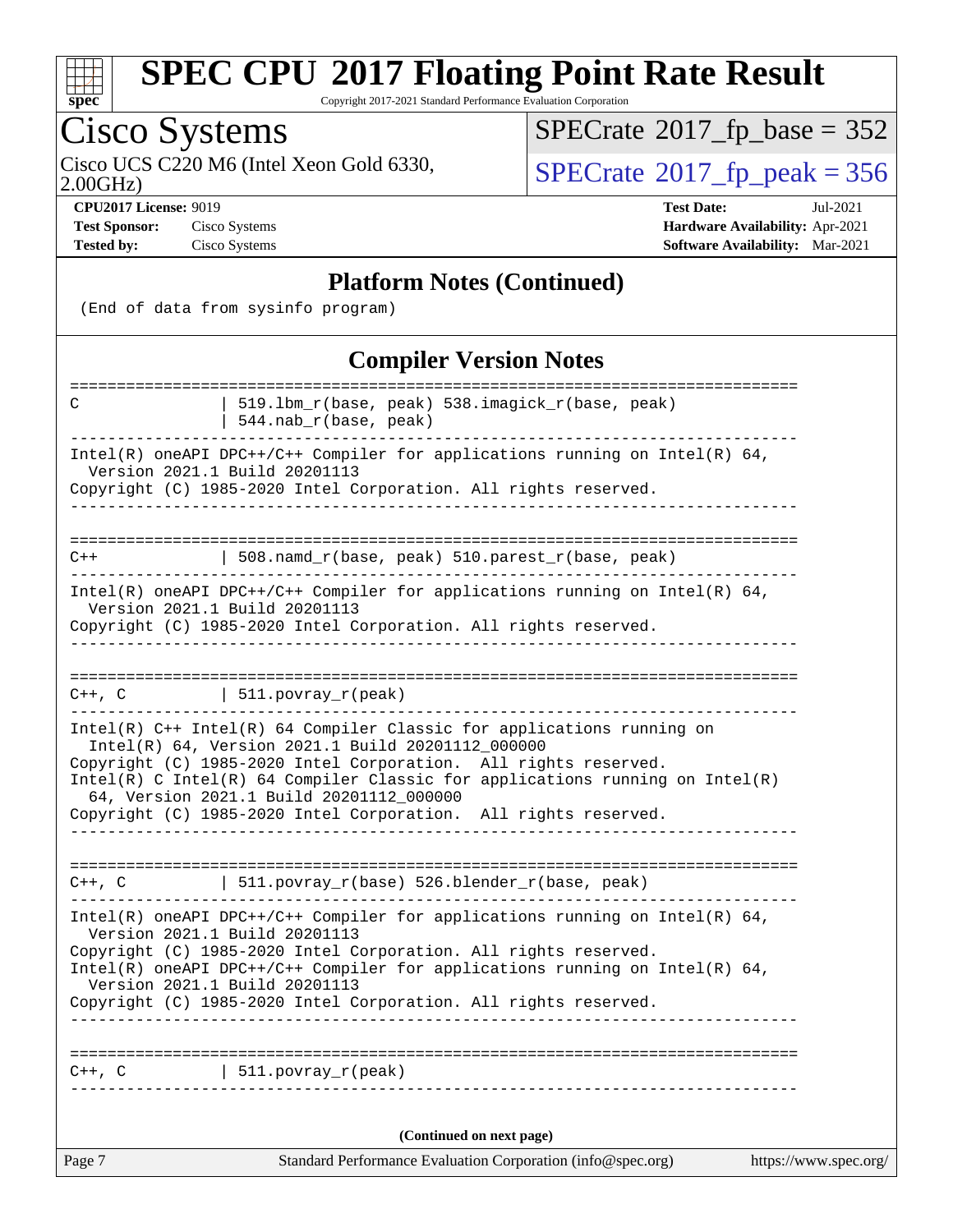

Copyright 2017-2021 Standard Performance Evaluation Corporation

# Cisco Systems<br>Cisco UCS C220 M6 (Intel Xeon Gold 6330,

2.00GHz)

 $SPECTate$ <sup>®</sup>[2017\\_fp\\_base =](http://www.spec.org/auto/cpu2017/Docs/result-fields.html#SPECrate2017fpbase) 352

 $SPECTate$ <sup>®</sup>[2017\\_fp\\_peak = 3](http://www.spec.org/auto/cpu2017/Docs/result-fields.html#SPECrate2017fppeak)56

| <b>Test Sponsor:</b> | Cisco System |
|----------------------|--------------|
| Tested by:           | Cisco System |

**[CPU2017 License:](http://www.spec.org/auto/cpu2017/Docs/result-fields.html#CPU2017License)** 9019 **[Test Date:](http://www.spec.org/auto/cpu2017/Docs/result-fields.html#TestDate)** Jul-2021 **[Test Sponsor:](http://www.spec.org/auto/cpu2017/Docs/result-fields.html#TestSponsor)** Cisco Systems **[Hardware Availability:](http://www.spec.org/auto/cpu2017/Docs/result-fields.html#HardwareAvailability)** Apr-2021 **[Tested by:](http://www.spec.org/auto/cpu2017/Docs/result-fields.html#Testedby)** Cisco Systems **[Software Availability:](http://www.spec.org/auto/cpu2017/Docs/result-fields.html#SoftwareAvailability)** Mar-2021

#### **[Compiler Version Notes \(Continued\)](http://www.spec.org/auto/cpu2017/Docs/result-fields.html#CompilerVersionNotes)**

| Fortran, C<br>Page 8 | $521.wrf_r(peak)$<br>Intel(R) Fortran Intel(R) 64 Compiler Classic for applications running on<br>Intel(R) 64, Version 2021.1 Build 20201112_000000<br>(Continued on next page)<br>Standard Performance Evaluation Corporation (info@spec.org)<br>https://www.spec.org/                                                                                                                        |  |
|----------------------|------------------------------------------------------------------------------------------------------------------------------------------------------------------------------------------------------------------------------------------------------------------------------------------------------------------------------------------------------------------------------------------------|--|
|                      |                                                                                                                                                                                                                                                                                                                                                                                                |  |
|                      |                                                                                                                                                                                                                                                                                                                                                                                                |  |
|                      |                                                                                                                                                                                                                                                                                                                                                                                                |  |
|                      | $Intel(R)$ Fortran Intel(R) 64 Compiler Classic for applications running on<br>Intel(R) 64, Version 2021.1 Build 20201112_000000<br>Copyright (C) 1985-2020 Intel Corporation. All rights reserved.                                                                                                                                                                                            |  |
| Fortran              | 503.bwaves_r(base, peak) 549.fotonik3d_r(base, peak)<br>  554.roms_r(base, peak)                                                                                                                                                                                                                                                                                                               |  |
|                      | Intel(R) oneAPI DPC++/C++ Compiler for applications running on Intel(R) $64$ ,<br>Version 2021.1 Build 20201113<br>Copyright (C) 1985-2020 Intel Corporation. All rights reserved.<br>Intel(R) Fortran Intel(R) 64 Compiler Classic for applications running on<br>Intel(R) 64, Version 2021.1 Build 20201112_000000<br>Copyright (C) 1985-2020 Intel Corporation. All rights reserved.        |  |
|                      | $Intel(R)$ oneAPI DPC++/C++ Compiler for applications running on Intel(R) 64,<br>Version 2021.1 Build 20201113<br>Copyright (C) 1985-2020 Intel Corporation. All rights reserved.                                                                                                                                                                                                              |  |
|                      | $C++$ , C, Fortran   507.cactuBSSN_r(base, peak)                                                                                                                                                                                                                                                                                                                                               |  |
|                      | Copyright (C) 1985-2020 Intel Corporation. All rights reserved.<br>$Intel(R)$ oneAPI DPC++/C++ Compiler for applications running on Intel(R) 64,<br>Version 2021.1 Build 20201113<br>Copyright (C) 1985-2020 Intel Corporation. All rights reserved.                                                                                                                                           |  |
|                      | $Intel(R)$ oneAPI DPC++/C++ Compiler for applications running on Intel(R) 64,<br>Version 2021.1 Build 20201113                                                                                                                                                                                                                                                                                 |  |
|                      | C++, C $\vert$ 511.povray_r(base) 526.blender_r(base, peak)                                                                                                                                                                                                                                                                                                                                    |  |
|                      | ------------------------------                                                                                                                                                                                                                                                                                                                                                                 |  |
| ----------------     |                                                                                                                                                                                                                                                                                                                                                                                                |  |
|                      | Intel(R) C++ Intel(R) 64 Compiler Classic for applications running on<br>Intel(R) 64, Version 2021.1 Build 20201112_000000<br>Copyright (C) 1985-2020 Intel Corporation. All rights reserved.<br>$Intel(R)$ C Intel(R) 64 Compiler Classic for applications running on Intel(R)<br>64, Version 2021.1 Build 20201112_000000<br>Copyright (C) 1985-2020 Intel Corporation. All rights reserved. |  |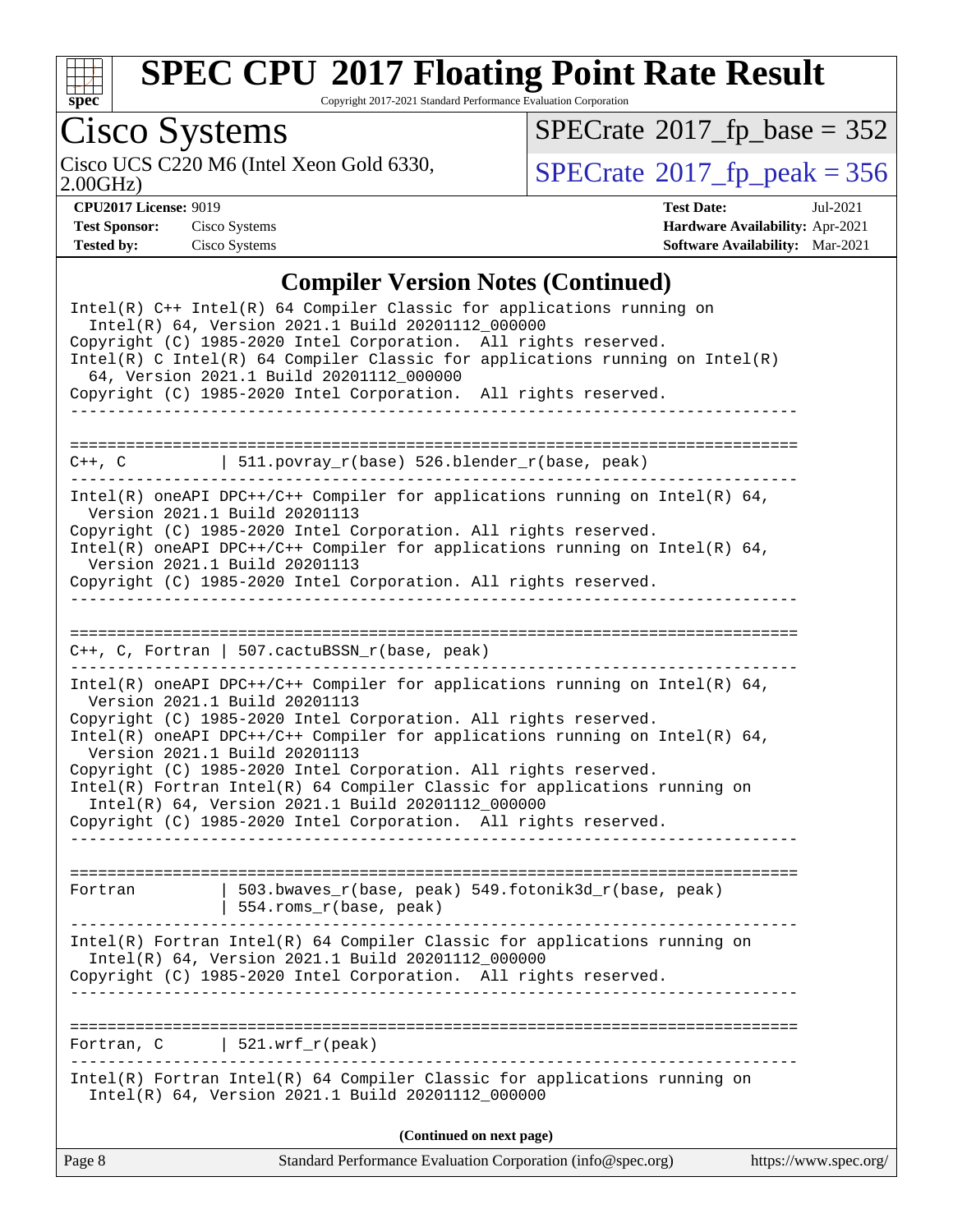

Copyright 2017-2021 Standard Performance Evaluation Corporation

## Cisco Systems

2.00GHz)

 $SPECTate$ <sup>®</sup>[2017\\_fp\\_base =](http://www.spec.org/auto/cpu2017/Docs/result-fields.html#SPECrate2017fpbase) 352

Cisco UCS C220 M6 (Intel Xeon Gold 6330,  $SPECrate@2017_fp\_peak = 356$  $SPECrate@2017_fp\_peak = 356$ 

**[CPU2017 License:](http://www.spec.org/auto/cpu2017/Docs/result-fields.html#CPU2017License)** 9019 **[Test Date:](http://www.spec.org/auto/cpu2017/Docs/result-fields.html#TestDate)** Jul-2021 **[Test Sponsor:](http://www.spec.org/auto/cpu2017/Docs/result-fields.html#TestSponsor)** Cisco Systems **[Hardware Availability:](http://www.spec.org/auto/cpu2017/Docs/result-fields.html#HardwareAvailability)** Apr-2021 **[Tested by:](http://www.spec.org/auto/cpu2017/Docs/result-fields.html#Testedby)** Cisco Systems **[Software Availability:](http://www.spec.org/auto/cpu2017/Docs/result-fields.html#SoftwareAvailability)** Mar-2021

#### **[Compiler Version Notes \(Continued\)](http://www.spec.org/auto/cpu2017/Docs/result-fields.html#CompilerVersionNotes)**

| Copyright (C) 1985-2020 Intel Corporation. All rights reserved.                                                                                                                                                                                                                                                                 |
|---------------------------------------------------------------------------------------------------------------------------------------------------------------------------------------------------------------------------------------------------------------------------------------------------------------------------------|
| Intel(R) C Intel(R) 64 Compiler Classic for applications running on Intel(R)<br>64, Version 2021.1 Build 20201112_000000                                                                                                                                                                                                        |
| Copyright (C) 1985-2020 Intel Corporation. All rights reserved.                                                                                                                                                                                                                                                                 |
|                                                                                                                                                                                                                                                                                                                                 |
|                                                                                                                                                                                                                                                                                                                                 |
| Fortran, $C$   521.wrf_r(base) 527.cam4_r(base, peak)                                                                                                                                                                                                                                                                           |
| Intel(R) Fortran Intel(R) 64 Compiler Classic for applications running on<br>Intel(R) 64, Version 2021.1 Build 20201112_000000<br>Copyright (C) 1985-2020 Intel Corporation. All rights reserved.<br>Intel(R) oneAPI DPC++/C++ Compiler for applications running on Intel(R) $64$ ,<br>Version 2021.1 Build 20201113            |
| Copyright (C) 1985-2020 Intel Corporation. All rights reserved.                                                                                                                                                                                                                                                                 |
|                                                                                                                                                                                                                                                                                                                                 |
| Fortran, $C$   521.wrf_r(peak)                                                                                                                                                                                                                                                                                                  |
| Intel(R) Fortran Intel(R) 64 Compiler Classic for applications running on<br>Intel(R) 64, Version 2021.1 Build 20201112_000000<br>Copyright (C) 1985-2020 Intel Corporation. All rights reserved.<br>$Intel(R)$ C Intel(R) 64 Compiler Classic for applications running on Intel(R)<br>64, Version 2021.1 Build 20201112_000000 |
| Copyright (C) 1985-2020 Intel Corporation. All rights reserved.                                                                                                                                                                                                                                                                 |
|                                                                                                                                                                                                                                                                                                                                 |
| Fortran, C   521.wrf_r(base) 527.cam4_r(base, peak)                                                                                                                                                                                                                                                                             |
| Intel(R) Fortran Intel(R) 64 Compiler Classic for applications running on<br>Intel(R) 64, Version 2021.1 Build 20201112_000000                                                                                                                                                                                                  |
| Copyright (C) 1985-2020 Intel Corporation. All rights reserved.<br>Intel(R) oneAPI DPC++/C++ Compiler for applications running on Intel(R) $64$ ,<br>Version 2021.1 Build 20201113                                                                                                                                              |
| Copyright (C) 1985-2020 Intel Corporation. All rights reserved.                                                                                                                                                                                                                                                                 |
|                                                                                                                                                                                                                                                                                                                                 |
|                                                                                                                                                                                                                                                                                                                                 |
| <b>Base Compiler Invocation</b>                                                                                                                                                                                                                                                                                                 |
|                                                                                                                                                                                                                                                                                                                                 |

[icx](http://www.spec.org/cpu2017/results/res2021q3/cpu2017-20210720-28361.flags.html#user_CCbase_intel_icx_fe2d28d19ae2a5db7c42fe0f2a2aed77cb715edd4aeb23434404a8be6683fe239869bb6ca8154ca98265c2e3b9226a719a0efe2953a4a7018c379b7010ccf087)

[C benchmarks](http://www.spec.org/auto/cpu2017/Docs/result-fields.html#Cbenchmarks):

[C++ benchmarks:](http://www.spec.org/auto/cpu2017/Docs/result-fields.html#CXXbenchmarks) [icpx](http://www.spec.org/cpu2017/results/res2021q3/cpu2017-20210720-28361.flags.html#user_CXXbase_intel_icpx_1e918ed14c436bf4b9b7c8bcdd51d4539fc71b3df010bd1e9f8732d9c34c2b2914e48204a846820f3c0ebb4095dea797a5c30b458ac0b6dffac65d78f781f5ca)

**(Continued on next page)**

Page 9 Standard Performance Evaluation Corporation [\(info@spec.org\)](mailto:info@spec.org) <https://www.spec.org/>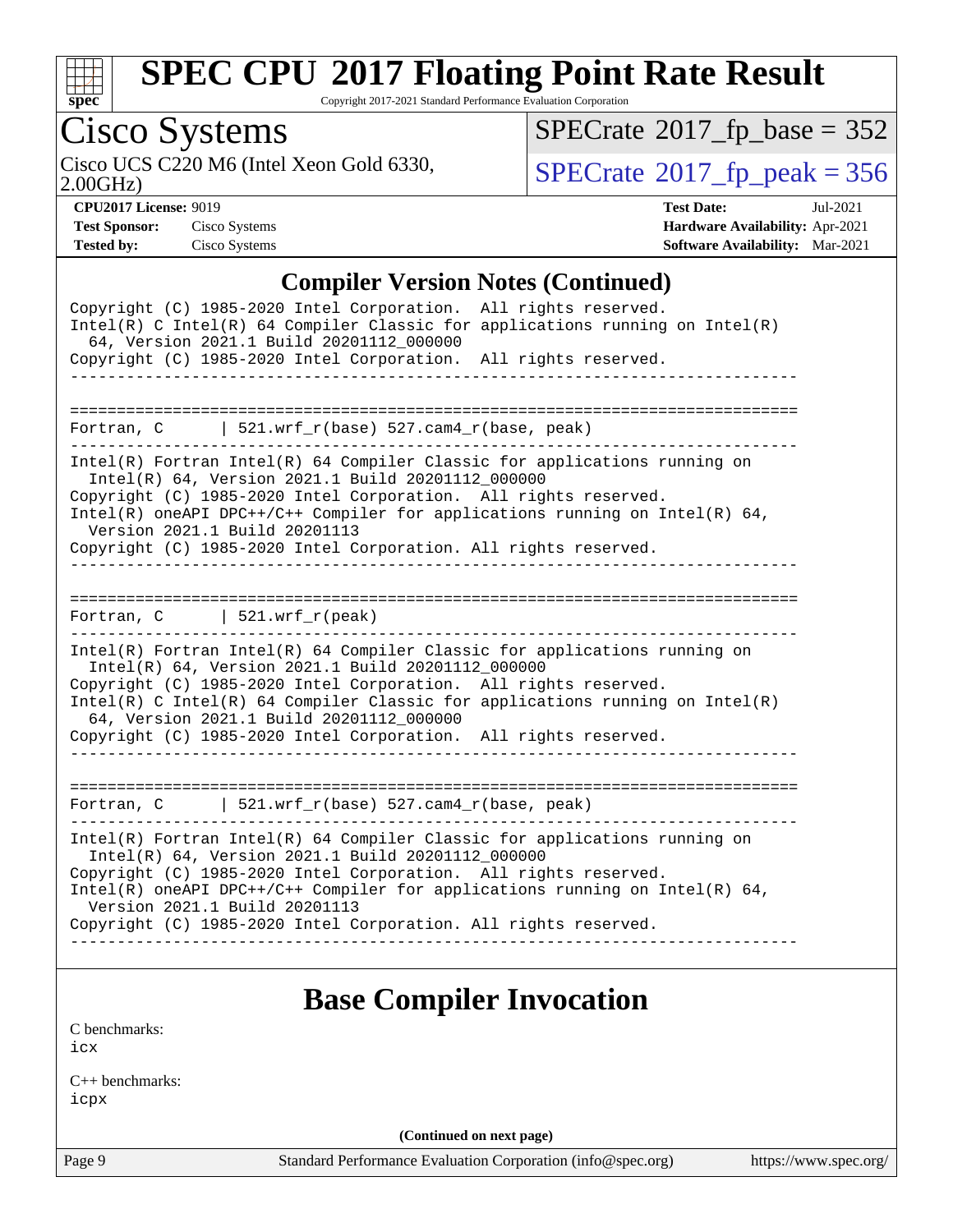

Copyright 2017-2021 Standard Performance Evaluation Corporation

### Cisco Systems

2.00GHz) Cisco UCS C220 M6 (Intel Xeon Gold 6330,  $SPECrate@2017_fp\_peak = 356$  $SPECrate@2017_fp\_peak = 356$ 

 $SPECTate$ <sup>®</sup>[2017\\_fp\\_base =](http://www.spec.org/auto/cpu2017/Docs/result-fields.html#SPECrate2017fpbase) 352

**[CPU2017 License:](http://www.spec.org/auto/cpu2017/Docs/result-fields.html#CPU2017License)** 9019 **[Test Date:](http://www.spec.org/auto/cpu2017/Docs/result-fields.html#TestDate)** Jul-2021 **[Test Sponsor:](http://www.spec.org/auto/cpu2017/Docs/result-fields.html#TestSponsor)** Cisco Systems **[Hardware Availability:](http://www.spec.org/auto/cpu2017/Docs/result-fields.html#HardwareAvailability)** Apr-2021 **[Tested by:](http://www.spec.org/auto/cpu2017/Docs/result-fields.html#Testedby)** Cisco Systems **[Software Availability:](http://www.spec.org/auto/cpu2017/Docs/result-fields.html#SoftwareAvailability)** Mar-2021

### **[Base Compiler Invocation \(Continued\)](http://www.spec.org/auto/cpu2017/Docs/result-fields.html#BaseCompilerInvocation)**

[Fortran benchmarks](http://www.spec.org/auto/cpu2017/Docs/result-fields.html#Fortranbenchmarks): [ifort](http://www.spec.org/cpu2017/results/res2021q3/cpu2017-20210720-28361.flags.html#user_FCbase_intel_ifort_8111460550e3ca792625aed983ce982f94888b8b503583aa7ba2b8303487b4d8a21a13e7191a45c5fd58ff318f48f9492884d4413fa793fd88dd292cad7027ca)

[Benchmarks using both Fortran and C](http://www.spec.org/auto/cpu2017/Docs/result-fields.html#BenchmarksusingbothFortranandC): [ifort](http://www.spec.org/cpu2017/results/res2021q3/cpu2017-20210720-28361.flags.html#user_CC_FCbase_intel_ifort_8111460550e3ca792625aed983ce982f94888b8b503583aa7ba2b8303487b4d8a21a13e7191a45c5fd58ff318f48f9492884d4413fa793fd88dd292cad7027ca) [icx](http://www.spec.org/cpu2017/results/res2021q3/cpu2017-20210720-28361.flags.html#user_CC_FCbase_intel_icx_fe2d28d19ae2a5db7c42fe0f2a2aed77cb715edd4aeb23434404a8be6683fe239869bb6ca8154ca98265c2e3b9226a719a0efe2953a4a7018c379b7010ccf087)

[Benchmarks using both C and C++](http://www.spec.org/auto/cpu2017/Docs/result-fields.html#BenchmarksusingbothCandCXX): [icpx](http://www.spec.org/cpu2017/results/res2021q3/cpu2017-20210720-28361.flags.html#user_CC_CXXbase_intel_icpx_1e918ed14c436bf4b9b7c8bcdd51d4539fc71b3df010bd1e9f8732d9c34c2b2914e48204a846820f3c0ebb4095dea797a5c30b458ac0b6dffac65d78f781f5ca) [icx](http://www.spec.org/cpu2017/results/res2021q3/cpu2017-20210720-28361.flags.html#user_CC_CXXbase_intel_icx_fe2d28d19ae2a5db7c42fe0f2a2aed77cb715edd4aeb23434404a8be6683fe239869bb6ca8154ca98265c2e3b9226a719a0efe2953a4a7018c379b7010ccf087)

[Benchmarks using Fortran, C, and C++:](http://www.spec.org/auto/cpu2017/Docs/result-fields.html#BenchmarksusingFortranCandCXX) [icpx](http://www.spec.org/cpu2017/results/res2021q3/cpu2017-20210720-28361.flags.html#user_CC_CXX_FCbase_intel_icpx_1e918ed14c436bf4b9b7c8bcdd51d4539fc71b3df010bd1e9f8732d9c34c2b2914e48204a846820f3c0ebb4095dea797a5c30b458ac0b6dffac65d78f781f5ca) [icx](http://www.spec.org/cpu2017/results/res2021q3/cpu2017-20210720-28361.flags.html#user_CC_CXX_FCbase_intel_icx_fe2d28d19ae2a5db7c42fe0f2a2aed77cb715edd4aeb23434404a8be6683fe239869bb6ca8154ca98265c2e3b9226a719a0efe2953a4a7018c379b7010ccf087) [ifort](http://www.spec.org/cpu2017/results/res2021q3/cpu2017-20210720-28361.flags.html#user_CC_CXX_FCbase_intel_ifort_8111460550e3ca792625aed983ce982f94888b8b503583aa7ba2b8303487b4d8a21a13e7191a45c5fd58ff318f48f9492884d4413fa793fd88dd292cad7027ca)

### **[Base Portability Flags](http://www.spec.org/auto/cpu2017/Docs/result-fields.html#BasePortabilityFlags)**

 503.bwaves\_r: [-DSPEC\\_LP64](http://www.spec.org/cpu2017/results/res2021q3/cpu2017-20210720-28361.flags.html#suite_basePORTABILITY503_bwaves_r_DSPEC_LP64) 507.cactuBSSN\_r: [-DSPEC\\_LP64](http://www.spec.org/cpu2017/results/res2021q3/cpu2017-20210720-28361.flags.html#suite_basePORTABILITY507_cactuBSSN_r_DSPEC_LP64) 508.namd\_r: [-DSPEC\\_LP64](http://www.spec.org/cpu2017/results/res2021q3/cpu2017-20210720-28361.flags.html#suite_basePORTABILITY508_namd_r_DSPEC_LP64) 510.parest\_r: [-DSPEC\\_LP64](http://www.spec.org/cpu2017/results/res2021q3/cpu2017-20210720-28361.flags.html#suite_basePORTABILITY510_parest_r_DSPEC_LP64) 511.povray\_r: [-DSPEC\\_LP64](http://www.spec.org/cpu2017/results/res2021q3/cpu2017-20210720-28361.flags.html#suite_basePORTABILITY511_povray_r_DSPEC_LP64) 519.lbm\_r: [-DSPEC\\_LP64](http://www.spec.org/cpu2017/results/res2021q3/cpu2017-20210720-28361.flags.html#suite_basePORTABILITY519_lbm_r_DSPEC_LP64) 521.wrf\_r: [-DSPEC\\_LP64](http://www.spec.org/cpu2017/results/res2021q3/cpu2017-20210720-28361.flags.html#suite_basePORTABILITY521_wrf_r_DSPEC_LP64) [-DSPEC\\_CASE\\_FLAG](http://www.spec.org/cpu2017/results/res2021q3/cpu2017-20210720-28361.flags.html#b521.wrf_r_baseCPORTABILITY_DSPEC_CASE_FLAG) [-convert big\\_endian](http://www.spec.org/cpu2017/results/res2021q3/cpu2017-20210720-28361.flags.html#user_baseFPORTABILITY521_wrf_r_convert_big_endian_c3194028bc08c63ac5d04de18c48ce6d347e4e562e8892b8bdbdc0214820426deb8554edfa529a3fb25a586e65a3d812c835984020483e7e73212c4d31a38223) 526.blender\_r: [-DSPEC\\_LP64](http://www.spec.org/cpu2017/results/res2021q3/cpu2017-20210720-28361.flags.html#suite_basePORTABILITY526_blender_r_DSPEC_LP64) [-DSPEC\\_LINUX](http://www.spec.org/cpu2017/results/res2021q3/cpu2017-20210720-28361.flags.html#b526.blender_r_baseCPORTABILITY_DSPEC_LINUX) [-funsigned-char](http://www.spec.org/cpu2017/results/res2021q3/cpu2017-20210720-28361.flags.html#user_baseCPORTABILITY526_blender_r_force_uchar_40c60f00ab013830e2dd6774aeded3ff59883ba5a1fc5fc14077f794d777847726e2a5858cbc7672e36e1b067e7e5c1d9a74f7176df07886a243d7cc18edfe67) 527.cam4\_r: [-DSPEC\\_LP64](http://www.spec.org/cpu2017/results/res2021q3/cpu2017-20210720-28361.flags.html#suite_basePORTABILITY527_cam4_r_DSPEC_LP64) [-DSPEC\\_CASE\\_FLAG](http://www.spec.org/cpu2017/results/res2021q3/cpu2017-20210720-28361.flags.html#b527.cam4_r_baseCPORTABILITY_DSPEC_CASE_FLAG) 538.imagick\_r: [-DSPEC\\_LP64](http://www.spec.org/cpu2017/results/res2021q3/cpu2017-20210720-28361.flags.html#suite_basePORTABILITY538_imagick_r_DSPEC_LP64) 544.nab\_r: [-DSPEC\\_LP64](http://www.spec.org/cpu2017/results/res2021q3/cpu2017-20210720-28361.flags.html#suite_basePORTABILITY544_nab_r_DSPEC_LP64) 549.fotonik3d\_r: [-DSPEC\\_LP64](http://www.spec.org/cpu2017/results/res2021q3/cpu2017-20210720-28361.flags.html#suite_basePORTABILITY549_fotonik3d_r_DSPEC_LP64) 554.roms\_r: [-DSPEC\\_LP64](http://www.spec.org/cpu2017/results/res2021q3/cpu2017-20210720-28361.flags.html#suite_basePORTABILITY554_roms_r_DSPEC_LP64)

### **[Base Optimization Flags](http://www.spec.org/auto/cpu2017/Docs/result-fields.html#BaseOptimizationFlags)**

[C benchmarks](http://www.spec.org/auto/cpu2017/Docs/result-fields.html#Cbenchmarks):

[-w](http://www.spec.org/cpu2017/results/res2021q3/cpu2017-20210720-28361.flags.html#user_CCbase_supress_warning_66fb2c4e5c1dd10f38bdd29623979399e5ae75ae6e5453792d82ef66afed381df4a8602f92cac8d2ea0fffa7b93b4b1ccb9ecad4af01c9b2fe338b2082ae3859) [-std=c11](http://www.spec.org/cpu2017/results/res2021q3/cpu2017-20210720-28361.flags.html#user_CCbase_std-icc-std_0e1c27790398a4642dfca32ffe6c27b5796f9c2d2676156f2e42c9c44eaad0c049b1cdb667a270c34d979996257aeb8fc440bfb01818dbc9357bd9d174cb8524) [-m64](http://www.spec.org/cpu2017/results/res2021q3/cpu2017-20210720-28361.flags.html#user_CCbase_m64-icc) [-Wl,-z,muldefs](http://www.spec.org/cpu2017/results/res2021q3/cpu2017-20210720-28361.flags.html#user_CCbase_link_force_multiple1_b4cbdb97b34bdee9ceefcfe54f4c8ea74255f0b02a4b23e853cdb0e18eb4525ac79b5a88067c842dd0ee6996c24547a27a4b99331201badda8798ef8a743f577) [-xCORE-AVX512](http://www.spec.org/cpu2017/results/res2021q3/cpu2017-20210720-28361.flags.html#user_CCbase_f-xCORE-AVX512) [-Ofast](http://www.spec.org/cpu2017/results/res2021q3/cpu2017-20210720-28361.flags.html#user_CCbase_f-Ofast) [-ffast-math](http://www.spec.org/cpu2017/results/res2021q3/cpu2017-20210720-28361.flags.html#user_CCbase_f-ffast-math) [-flto](http://www.spec.org/cpu2017/results/res2021q3/cpu2017-20210720-28361.flags.html#user_CCbase_f-flto) [-mfpmath=sse](http://www.spec.org/cpu2017/results/res2021q3/cpu2017-20210720-28361.flags.html#user_CCbase_f-mfpmath_70eb8fac26bde974f8ab713bc9086c5621c0b8d2f6c86f38af0bd7062540daf19db5f3a066d8c6684be05d84c9b6322eb3b5be6619d967835195b93d6c02afa1) [-funroll-loops](http://www.spec.org/cpu2017/results/res2021q3/cpu2017-20210720-28361.flags.html#user_CCbase_f-funroll-loops) [-qopt-mem-layout-trans=4](http://www.spec.org/cpu2017/results/res2021q3/cpu2017-20210720-28361.flags.html#user_CCbase_f-qopt-mem-layout-trans_fa39e755916c150a61361b7846f310bcdf6f04e385ef281cadf3647acec3f0ae266d1a1d22d972a7087a248fd4e6ca390a3634700869573d231a252c784941a8) [-mbranches-within-32B-boundaries](http://www.spec.org/cpu2017/results/res2021q3/cpu2017-20210720-28361.flags.html#user_CCbase_f-mbranches-within-32B-boundaries) [-ljemalloc](http://www.spec.org/cpu2017/results/res2021q3/cpu2017-20210720-28361.flags.html#user_CCbase_jemalloc_link_lib_d1249b907c500fa1c0672f44f562e3d0f79738ae9e3c4a9c376d49f265a04b9c99b167ecedbf6711b3085be911c67ff61f150a17b3472be731631ba4d0471706) [-L/usr/local/jemalloc64-5.0.1/lib](http://www.spec.org/cpu2017/results/res2021q3/cpu2017-20210720-28361.flags.html#user_CCbase_jemalloc_link_path64_1_cc289568b1a6c0fd3b62c91b824c27fcb5af5e8098e6ad028160d21144ef1b8aef3170d2acf0bee98a8da324cfe4f67d0a3d0c4cc4673d993d694dc2a0df248b)

[C++ benchmarks:](http://www.spec.org/auto/cpu2017/Docs/result-fields.html#CXXbenchmarks)

|  |                                                      |  | -w -m64 -Wl,-z, muldefs -xCORE-AVX512 -Ofast -ffast-math -flto |  |
|--|------------------------------------------------------|--|----------------------------------------------------------------|--|
|  | -mfpmath=sse -funroll-loops -qopt-mem-layout-trans=4 |  |                                                                |  |
|  | -mbranches-within-32B-boundaries -liemalloc          |  |                                                                |  |

| Page 10 | Standard Performance Evaluation Corporation (info@spec.org) | https://www.spec.org/ |
|---------|-------------------------------------------------------------|-----------------------|
|         |                                                             |                       |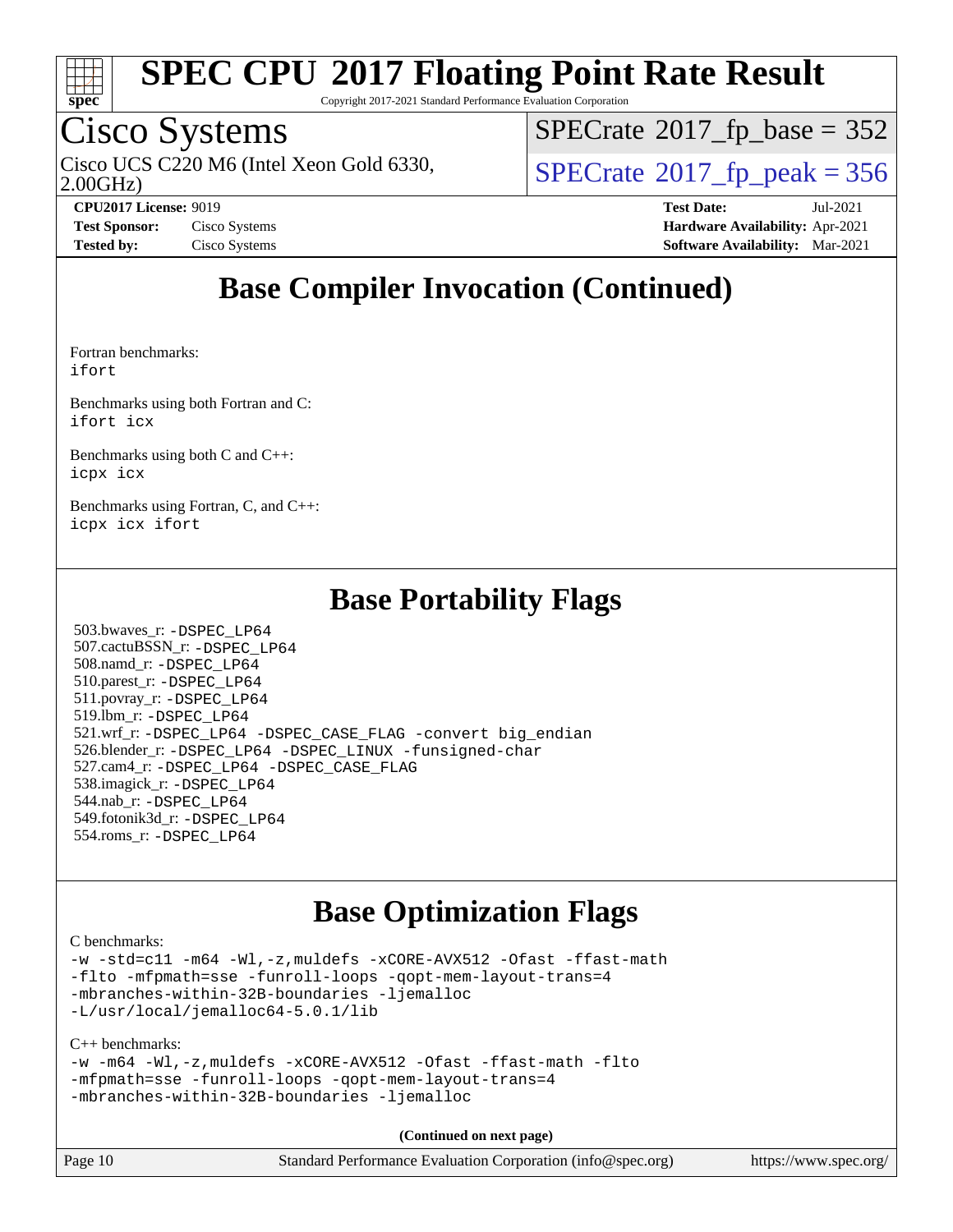

Copyright 2017-2021 Standard Performance Evaluation Corporation

## Cisco Systems

2.00GHz)

 $SPECTate$ <sup>®</sup>[2017\\_fp\\_base =](http://www.spec.org/auto/cpu2017/Docs/result-fields.html#SPECrate2017fpbase) 352

Cisco UCS C220 M6 (Intel Xeon Gold 6330,  $SPECrate@2017_fp\_peak = 356$  $SPECrate@2017_fp\_peak = 356$ 

| <b>Test Sponsor:</b> | Cisco Systems |
|----------------------|---------------|
| <b>Tested by:</b>    | Cisco Systems |

**[CPU2017 License:](http://www.spec.org/auto/cpu2017/Docs/result-fields.html#CPU2017License)** 9019 **[Test Date:](http://www.spec.org/auto/cpu2017/Docs/result-fields.html#TestDate)** Jul-2021 **[Hardware Availability:](http://www.spec.org/auto/cpu2017/Docs/result-fields.html#HardwareAvailability)** Apr-2021 **[Software Availability:](http://www.spec.org/auto/cpu2017/Docs/result-fields.html#SoftwareAvailability)** Mar-2021

### **[Base Optimization Flags \(Continued\)](http://www.spec.org/auto/cpu2017/Docs/result-fields.html#BaseOptimizationFlags)**

[C++ benchmarks](http://www.spec.org/auto/cpu2017/Docs/result-fields.html#CXXbenchmarks) (continued):

[-L/usr/local/jemalloc64-5.0.1/lib](http://www.spec.org/cpu2017/results/res2021q3/cpu2017-20210720-28361.flags.html#user_CXXbase_jemalloc_link_path64_1_cc289568b1a6c0fd3b62c91b824c27fcb5af5e8098e6ad028160d21144ef1b8aef3170d2acf0bee98a8da324cfe4f67d0a3d0c4cc4673d993d694dc2a0df248b)

#### [Fortran benchmarks](http://www.spec.org/auto/cpu2017/Docs/result-fields.html#Fortranbenchmarks):

```
-w -m64 -Wl,-z,muldefs -xCORE-AVX512 -O3 -ipo -no-prec-div
-qopt-prefetch -ffinite-math-only
-qopt-multiple-gather-scatter-by-shuffles -qopt-mem-layout-trans=4
-nostandard-realloc-lhs -align array32byte -auto
-mbranches-within-32B-boundaries -ljemalloc
-L/usr/local/jemalloc64-5.0.1/lib
```
[Benchmarks using both Fortran and C](http://www.spec.org/auto/cpu2017/Docs/result-fields.html#BenchmarksusingbothFortranandC):

```
-w -m64 -std=c11 -Wl,-z,muldefs -xCORE-AVX512 -Ofast -ffast-math
-flto -mfpmath=sse -funroll-loops -qopt-mem-layout-trans=4 -O3 -ipo
-no-prec-div -qopt-prefetch -ffinite-math-only
-qopt-multiple-gather-scatter-by-shuffles
-mbranches-within-32B-boundaries -nostandard-realloc-lhs
-align array32byte -auto -ljemalloc -L/usr/local/jemalloc64-5.0.1/lib
```
[Benchmarks using both C and C++](http://www.spec.org/auto/cpu2017/Docs/result-fields.html#BenchmarksusingbothCandCXX):

```
-w -m64 -std=c11 -Wl,-z,muldefs -xCORE-AVX512 -Ofast -ffast-math
-flto -mfpmath=sse -funroll-loops -qopt-mem-layout-trans=4
-mbranches-within-32B-boundaries -ljemalloc
-L/usr/local/jemalloc64-5.0.1/lib
```
#### [Benchmarks using Fortran, C, and C++:](http://www.spec.org/auto/cpu2017/Docs/result-fields.html#BenchmarksusingFortranCandCXX)

```
-w -m64 -std=c11 -Wl,-z,muldefs -xCORE-AVX512 -Ofast -ffast-math
-flto -mfpmath=sse -funroll-loops -qopt-mem-layout-trans=4 -O3
-no-prec-div -qopt-prefetch -ffinite-math-only
-qopt-multiple-gather-scatter-by-shuffles
-mbranches-within-32B-boundaries -nostandard-realloc-lhs
-align array32byte -auto -ljemalloc -L/usr/local/jemalloc64-5.0.1/lib
```
### **[Peak Compiler Invocation](http://www.spec.org/auto/cpu2017/Docs/result-fields.html#PeakCompilerInvocation)**

[C benchmarks](http://www.spec.org/auto/cpu2017/Docs/result-fields.html#Cbenchmarks): [icx](http://www.spec.org/cpu2017/results/res2021q3/cpu2017-20210720-28361.flags.html#user_CCpeak_intel_icx_fe2d28d19ae2a5db7c42fe0f2a2aed77cb715edd4aeb23434404a8be6683fe239869bb6ca8154ca98265c2e3b9226a719a0efe2953a4a7018c379b7010ccf087)

[C++ benchmarks:](http://www.spec.org/auto/cpu2017/Docs/result-fields.html#CXXbenchmarks) [icpx](http://www.spec.org/cpu2017/results/res2021q3/cpu2017-20210720-28361.flags.html#user_CXXpeak_intel_icpx_1e918ed14c436bf4b9b7c8bcdd51d4539fc71b3df010bd1e9f8732d9c34c2b2914e48204a846820f3c0ebb4095dea797a5c30b458ac0b6dffac65d78f781f5ca)

[Fortran benchmarks](http://www.spec.org/auto/cpu2017/Docs/result-fields.html#Fortranbenchmarks): [ifort](http://www.spec.org/cpu2017/results/res2021q3/cpu2017-20210720-28361.flags.html#user_FCpeak_intel_ifort_8111460550e3ca792625aed983ce982f94888b8b503583aa7ba2b8303487b4d8a21a13e7191a45c5fd58ff318f48f9492884d4413fa793fd88dd292cad7027ca)

**(Continued on next page)**

Page 11 Standard Performance Evaluation Corporation [\(info@spec.org\)](mailto:info@spec.org) <https://www.spec.org/>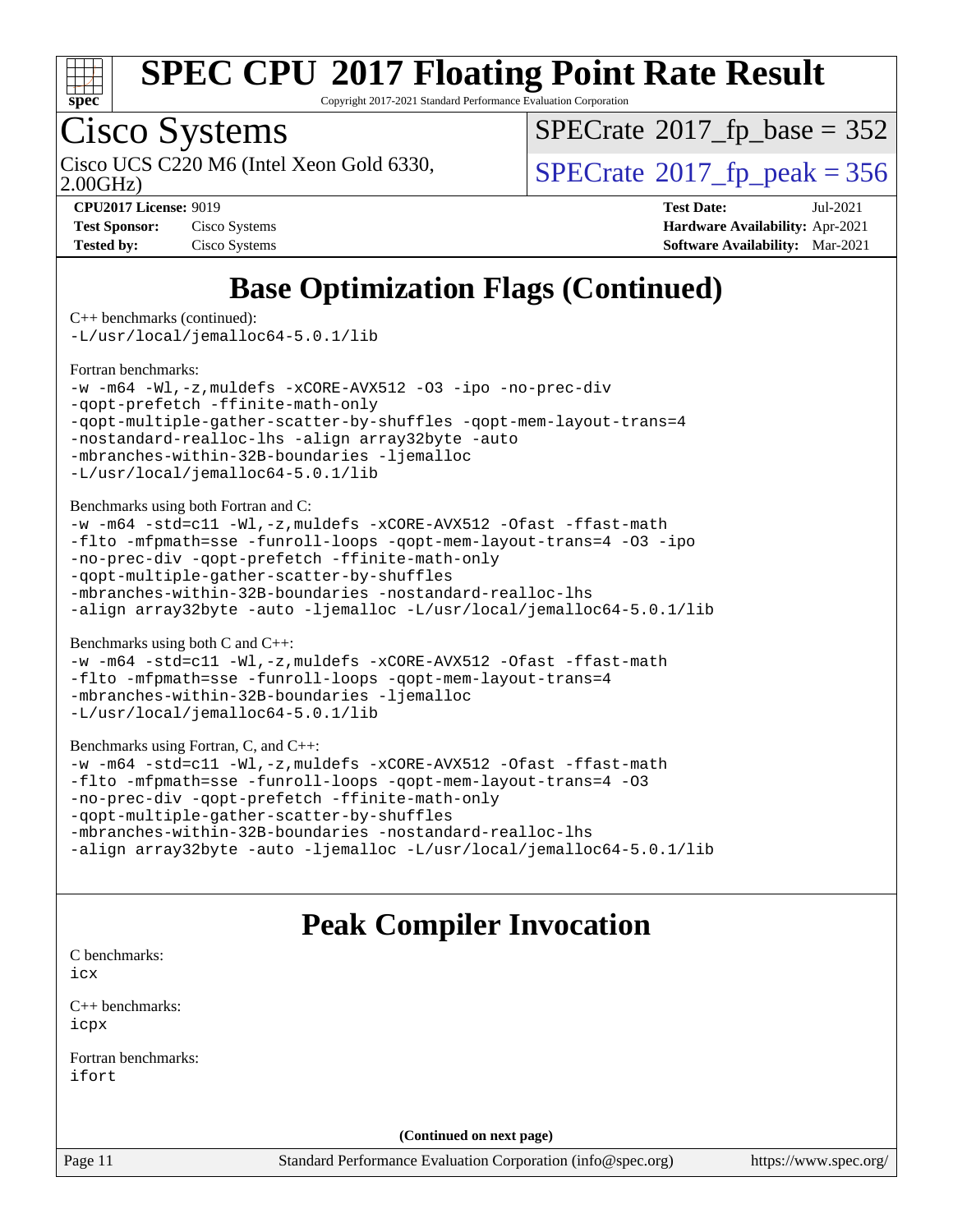

Copyright 2017-2021 Standard Performance Evaluation Corporation

## Cisco Systems

2.00GHz) Cisco UCS C220 M6 (Intel Xeon Gold 6330,  $SPECrate@2017_fp\_peak = 356$  $SPECrate@2017_fp\_peak = 356$ 

 $SPECTate$ <sup>®</sup>[2017\\_fp\\_base =](http://www.spec.org/auto/cpu2017/Docs/result-fields.html#SPECrate2017fpbase) 352

**[CPU2017 License:](http://www.spec.org/auto/cpu2017/Docs/result-fields.html#CPU2017License)** 9019 **[Test Date:](http://www.spec.org/auto/cpu2017/Docs/result-fields.html#TestDate)** Jul-2021 **[Test Sponsor:](http://www.spec.org/auto/cpu2017/Docs/result-fields.html#TestSponsor)** Cisco Systems **[Hardware Availability:](http://www.spec.org/auto/cpu2017/Docs/result-fields.html#HardwareAvailability)** Apr-2021 **[Tested by:](http://www.spec.org/auto/cpu2017/Docs/result-fields.html#Testedby)** Cisco Systems **[Software Availability:](http://www.spec.org/auto/cpu2017/Docs/result-fields.html#SoftwareAvailability)** Mar-2021

### **[Peak Compiler Invocation \(Continued\)](http://www.spec.org/auto/cpu2017/Docs/result-fields.html#PeakCompilerInvocation)**

[Benchmarks using both Fortran and C](http://www.spec.org/auto/cpu2017/Docs/result-fields.html#BenchmarksusingbothFortranandC):

521.wrf\_r: [ifort](http://www.spec.org/cpu2017/results/res2021q3/cpu2017-20210720-28361.flags.html#user_peakFCLD521_wrf_r_intel_ifort_8111460550e3ca792625aed983ce982f94888b8b503583aa7ba2b8303487b4d8a21a13e7191a45c5fd58ff318f48f9492884d4413fa793fd88dd292cad7027ca) [icc](http://www.spec.org/cpu2017/results/res2021q3/cpu2017-20210720-28361.flags.html#user_peakCC521_wrf_r_intel_icc_66fc1ee009f7361af1fbd72ca7dcefbb700085f36577c54f309893dd4ec40d12360134090235512931783d35fd58c0460139e722d5067c5574d8eaf2b3e37e92)

527.cam4\_r: [ifort](http://www.spec.org/cpu2017/results/res2021q3/cpu2017-20210720-28361.flags.html#user_peakFCLD527_cam4_r_intel_ifort_8111460550e3ca792625aed983ce982f94888b8b503583aa7ba2b8303487b4d8a21a13e7191a45c5fd58ff318f48f9492884d4413fa793fd88dd292cad7027ca) [icx](http://www.spec.org/cpu2017/results/res2021q3/cpu2017-20210720-28361.flags.html#user_peakCC527_cam4_r_intel_icx_fe2d28d19ae2a5db7c42fe0f2a2aed77cb715edd4aeb23434404a8be6683fe239869bb6ca8154ca98265c2e3b9226a719a0efe2953a4a7018c379b7010ccf087)

[Benchmarks using both C and C++](http://www.spec.org/auto/cpu2017/Docs/result-fields.html#BenchmarksusingbothCandCXX):

511.povray\_r: [icpc](http://www.spec.org/cpu2017/results/res2021q3/cpu2017-20210720-28361.flags.html#user_peakCXXLD511_povray_r_intel_icpc_c510b6838c7f56d33e37e94d029a35b4a7bccf4766a728ee175e80a419847e808290a9b78be685c44ab727ea267ec2f070ec5dc83b407c0218cded6866a35d07) [icc](http://www.spec.org/cpu2017/results/res2021q3/cpu2017-20210720-28361.flags.html#user_peakCC511_povray_r_intel_icc_66fc1ee009f7361af1fbd72ca7dcefbb700085f36577c54f309893dd4ec40d12360134090235512931783d35fd58c0460139e722d5067c5574d8eaf2b3e37e92)

526.blender\_r: [icpx](http://www.spec.org/cpu2017/results/res2021q3/cpu2017-20210720-28361.flags.html#user_peakCXXLD526_blender_r_intel_icpx_1e918ed14c436bf4b9b7c8bcdd51d4539fc71b3df010bd1e9f8732d9c34c2b2914e48204a846820f3c0ebb4095dea797a5c30b458ac0b6dffac65d78f781f5ca) [icx](http://www.spec.org/cpu2017/results/res2021q3/cpu2017-20210720-28361.flags.html#user_peakCC526_blender_r_intel_icx_fe2d28d19ae2a5db7c42fe0f2a2aed77cb715edd4aeb23434404a8be6683fe239869bb6ca8154ca98265c2e3b9226a719a0efe2953a4a7018c379b7010ccf087)

[Benchmarks using Fortran, C, and C++:](http://www.spec.org/auto/cpu2017/Docs/result-fields.html#BenchmarksusingFortranCandCXX) [icpx](http://www.spec.org/cpu2017/results/res2021q3/cpu2017-20210720-28361.flags.html#user_CC_CXX_FCpeak_intel_icpx_1e918ed14c436bf4b9b7c8bcdd51d4539fc71b3df010bd1e9f8732d9c34c2b2914e48204a846820f3c0ebb4095dea797a5c30b458ac0b6dffac65d78f781f5ca) [icx](http://www.spec.org/cpu2017/results/res2021q3/cpu2017-20210720-28361.flags.html#user_CC_CXX_FCpeak_intel_icx_fe2d28d19ae2a5db7c42fe0f2a2aed77cb715edd4aeb23434404a8be6683fe239869bb6ca8154ca98265c2e3b9226a719a0efe2953a4a7018c379b7010ccf087) [ifort](http://www.spec.org/cpu2017/results/res2021q3/cpu2017-20210720-28361.flags.html#user_CC_CXX_FCpeak_intel_ifort_8111460550e3ca792625aed983ce982f94888b8b503583aa7ba2b8303487b4d8a21a13e7191a45c5fd58ff318f48f9492884d4413fa793fd88dd292cad7027ca)

### **[Peak Portability Flags](http://www.spec.org/auto/cpu2017/Docs/result-fields.html#PeakPortabilityFlags)**

Same as Base Portability Flags

### **[Peak Optimization Flags](http://www.spec.org/auto/cpu2017/Docs/result-fields.html#PeakOptimizationFlags)**

[C benchmarks](http://www.spec.org/auto/cpu2017/Docs/result-fields.html#Cbenchmarks):

519.lbm\_r: basepeak = yes

538.imagick\_r: basepeak = yes

 544.nab\_r: [-w](http://www.spec.org/cpu2017/results/res2021q3/cpu2017-20210720-28361.flags.html#user_peakCCLD544_nab_r_supress_warning_66fb2c4e5c1dd10f38bdd29623979399e5ae75ae6e5453792d82ef66afed381df4a8602f92cac8d2ea0fffa7b93b4b1ccb9ecad4af01c9b2fe338b2082ae3859) [-std=c11](http://www.spec.org/cpu2017/results/res2021q3/cpu2017-20210720-28361.flags.html#user_peakCCLD544_nab_r_std-icc-std_0e1c27790398a4642dfca32ffe6c27b5796f9c2d2676156f2e42c9c44eaad0c049b1cdb667a270c34d979996257aeb8fc440bfb01818dbc9357bd9d174cb8524) [-m64](http://www.spec.org/cpu2017/results/res2021q3/cpu2017-20210720-28361.flags.html#user_peakCCLD544_nab_r_m64-icc) [-Wl,-z,muldefs](http://www.spec.org/cpu2017/results/res2021q3/cpu2017-20210720-28361.flags.html#user_peakEXTRA_LDFLAGS544_nab_r_link_force_multiple1_b4cbdb97b34bdee9ceefcfe54f4c8ea74255f0b02a4b23e853cdb0e18eb4525ac79b5a88067c842dd0ee6996c24547a27a4b99331201badda8798ef8a743f577) [-xCORE-AVX512](http://www.spec.org/cpu2017/results/res2021q3/cpu2017-20210720-28361.flags.html#user_peakCOPTIMIZE544_nab_r_f-xCORE-AVX512) [-flto](http://www.spec.org/cpu2017/results/res2021q3/cpu2017-20210720-28361.flags.html#user_peakCOPTIMIZE544_nab_r_f-flto) [-Ofast](http://www.spec.org/cpu2017/results/res2021q3/cpu2017-20210720-28361.flags.html#user_peakCOPTIMIZE544_nab_r_f-Ofast) [-qopt-mem-layout-trans=4](http://www.spec.org/cpu2017/results/res2021q3/cpu2017-20210720-28361.flags.html#user_peakCOPTIMIZE544_nab_r_f-qopt-mem-layout-trans_fa39e755916c150a61361b7846f310bcdf6f04e385ef281cadf3647acec3f0ae266d1a1d22d972a7087a248fd4e6ca390a3634700869573d231a252c784941a8) [-fimf-accuracy-bits=14:sqrt](http://www.spec.org/cpu2017/results/res2021q3/cpu2017-20210720-28361.flags.html#user_peakEXTRA_OPTIMIZE544_nab_r_f-imf-accuracy-bits_dec3764af0c61f52590ca8f859bc2b38948cb3a9f4bd45f959a8dd6743142ff5c0d5c89fdfba8d7c6d41a5122d7dc4d32797a5effd20a981baa30839b7373d7d)

[-mbranches-within-32B-boundaries](http://www.spec.org/cpu2017/results/res2021q3/cpu2017-20210720-28361.flags.html#user_peakEXTRA_COPTIMIZE544_nab_r_f-mbranches-within-32B-boundaries) [-ljemalloc](http://www.spec.org/cpu2017/results/res2021q3/cpu2017-20210720-28361.flags.html#user_peakEXTRA_LIBS544_nab_r_jemalloc_link_lib_d1249b907c500fa1c0672f44f562e3d0f79738ae9e3c4a9c376d49f265a04b9c99b167ecedbf6711b3085be911c67ff61f150a17b3472be731631ba4d0471706) [-L/usr/local/jemalloc64-5.0.1/lib](http://www.spec.org/cpu2017/results/res2021q3/cpu2017-20210720-28361.flags.html#user_peakEXTRA_LIBS544_nab_r_jemalloc_link_path64_1_cc289568b1a6c0fd3b62c91b824c27fcb5af5e8098e6ad028160d21144ef1b8aef3170d2acf0bee98a8da324cfe4f67d0a3d0c4cc4673d993d694dc2a0df248b)

[C++ benchmarks:](http://www.spec.org/auto/cpu2017/Docs/result-fields.html#CXXbenchmarks)

508.namd\_r: basepeak = yes

 510.parest\_r: [-w](http://www.spec.org/cpu2017/results/res2021q3/cpu2017-20210720-28361.flags.html#user_peakCXXLD510_parest_r_supress_warning_66fb2c4e5c1dd10f38bdd29623979399e5ae75ae6e5453792d82ef66afed381df4a8602f92cac8d2ea0fffa7b93b4b1ccb9ecad4af01c9b2fe338b2082ae3859) [-m64](http://www.spec.org/cpu2017/results/res2021q3/cpu2017-20210720-28361.flags.html#user_peakCXXLD510_parest_r_m64-icc) [-Wl,-z,muldefs](http://www.spec.org/cpu2017/results/res2021q3/cpu2017-20210720-28361.flags.html#user_peakEXTRA_LDFLAGS510_parest_r_link_force_multiple1_b4cbdb97b34bdee9ceefcfe54f4c8ea74255f0b02a4b23e853cdb0e18eb4525ac79b5a88067c842dd0ee6996c24547a27a4b99331201badda8798ef8a743f577) [-xCORE-AVX512](http://www.spec.org/cpu2017/results/res2021q3/cpu2017-20210720-28361.flags.html#user_peakCXXOPTIMIZE510_parest_r_f-xCORE-AVX512) [-Ofast](http://www.spec.org/cpu2017/results/res2021q3/cpu2017-20210720-28361.flags.html#user_peakCXXOPTIMIZE510_parest_r_f-Ofast) [-ffast-math](http://www.spec.org/cpu2017/results/res2021q3/cpu2017-20210720-28361.flags.html#user_peakCXXOPTIMIZE510_parest_r_f-ffast-math) [-flto](http://www.spec.org/cpu2017/results/res2021q3/cpu2017-20210720-28361.flags.html#user_peakCXXOPTIMIZE510_parest_r_f-flto) [-mfpmath=sse](http://www.spec.org/cpu2017/results/res2021q3/cpu2017-20210720-28361.flags.html#user_peakCXXOPTIMIZE510_parest_r_f-mfpmath_70eb8fac26bde974f8ab713bc9086c5621c0b8d2f6c86f38af0bd7062540daf19db5f3a066d8c6684be05d84c9b6322eb3b5be6619d967835195b93d6c02afa1) [-funroll-loops](http://www.spec.org/cpu2017/results/res2021q3/cpu2017-20210720-28361.flags.html#user_peakCXXOPTIMIZE510_parest_r_f-funroll-loops) [-qopt-mem-layout-trans=4](http://www.spec.org/cpu2017/results/res2021q3/cpu2017-20210720-28361.flags.html#user_peakCXXOPTIMIZE510_parest_r_f-qopt-mem-layout-trans_fa39e755916c150a61361b7846f310bcdf6f04e385ef281cadf3647acec3f0ae266d1a1d22d972a7087a248fd4e6ca390a3634700869573d231a252c784941a8) [-mbranches-within-32B-boundaries](http://www.spec.org/cpu2017/results/res2021q3/cpu2017-20210720-28361.flags.html#user_peakEXTRA_CXXOPTIMIZE510_parest_r_f-mbranches-within-32B-boundaries) [-ljemalloc](http://www.spec.org/cpu2017/results/res2021q3/cpu2017-20210720-28361.flags.html#user_peakEXTRA_LIBS510_parest_r_jemalloc_link_lib_d1249b907c500fa1c0672f44f562e3d0f79738ae9e3c4a9c376d49f265a04b9c99b167ecedbf6711b3085be911c67ff61f150a17b3472be731631ba4d0471706) [-L/usr/local/jemalloc64-5.0.1/lib](http://www.spec.org/cpu2017/results/res2021q3/cpu2017-20210720-28361.flags.html#user_peakEXTRA_LIBS510_parest_r_jemalloc_link_path64_1_cc289568b1a6c0fd3b62c91b824c27fcb5af5e8098e6ad028160d21144ef1b8aef3170d2acf0bee98a8da324cfe4f67d0a3d0c4cc4673d993d694dc2a0df248b)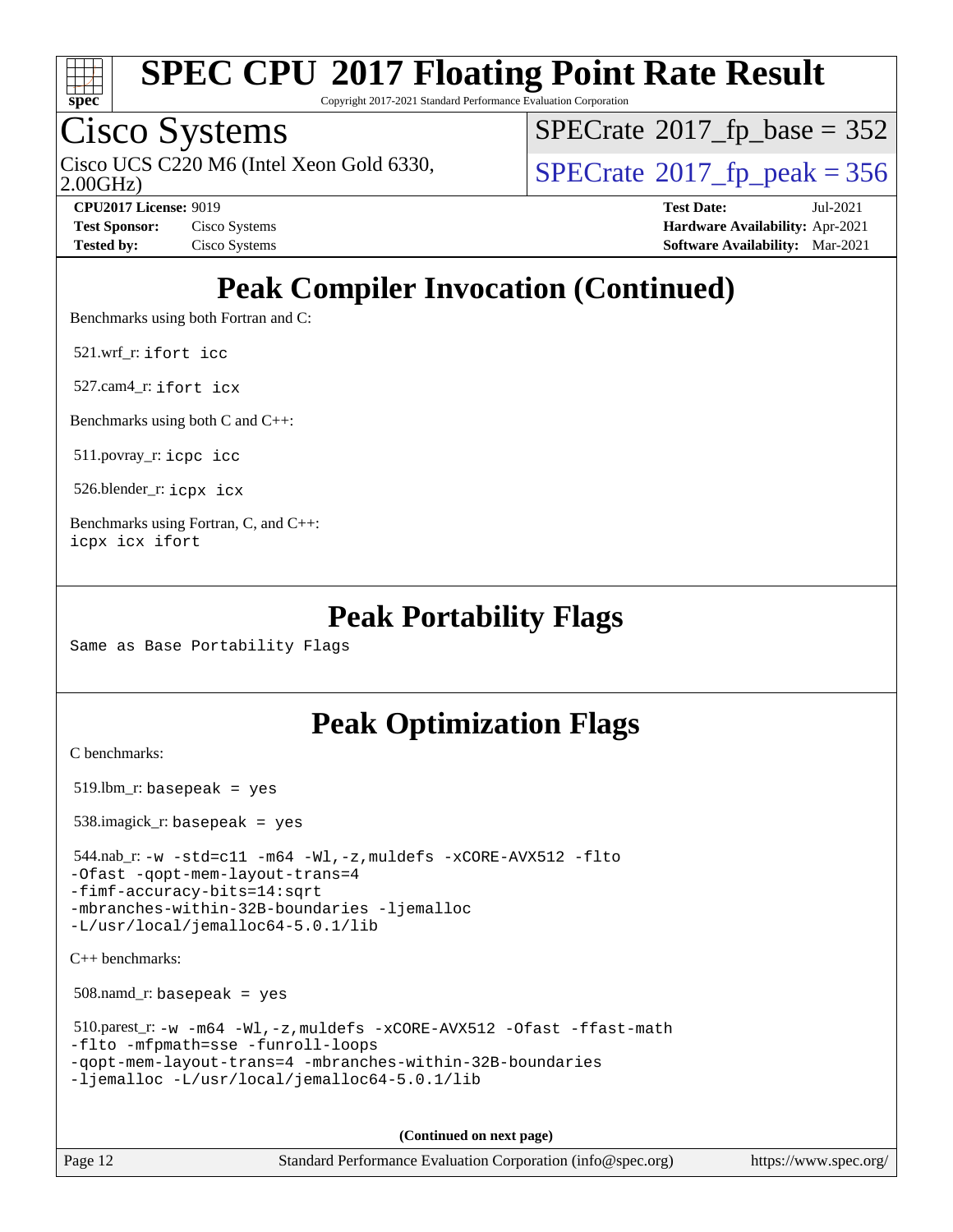

Copyright 2017-2021 Standard Performance Evaluation Corporation

## Cisco Systems

2.00GHz)

 $SPECTate$ <sup>®</sup>[2017\\_fp\\_base =](http://www.spec.org/auto/cpu2017/Docs/result-fields.html#SPECrate2017fpbase) 352

Cisco UCS C220 M6 (Intel Xeon Gold 6330,  $SPECrate@2017_fp\_peak = 356$  $SPECrate@2017_fp\_peak = 356$ 

**[Test Sponsor:](http://www.spec.org/auto/cpu2017/Docs/result-fields.html#TestSponsor)** Cisco Systems **[Hardware Availability:](http://www.spec.org/auto/cpu2017/Docs/result-fields.html#HardwareAvailability)** Apr-2021 **[Tested by:](http://www.spec.org/auto/cpu2017/Docs/result-fields.html#Testedby)** Cisco Systems **[Software Availability:](http://www.spec.org/auto/cpu2017/Docs/result-fields.html#SoftwareAvailability)** Mar-2021

**[CPU2017 License:](http://www.spec.org/auto/cpu2017/Docs/result-fields.html#CPU2017License)** 9019 **[Test Date:](http://www.spec.org/auto/cpu2017/Docs/result-fields.html#TestDate)** Jul-2021

### **[Peak Optimization Flags \(Continued\)](http://www.spec.org/auto/cpu2017/Docs/result-fields.html#PeakOptimizationFlags)**

[Fortran benchmarks](http://www.spec.org/auto/cpu2017/Docs/result-fields.html#Fortranbenchmarks):

 503.bwaves\_r: [-w](http://www.spec.org/cpu2017/results/res2021q3/cpu2017-20210720-28361.flags.html#user_peakFCLD503_bwaves_r_supress_warning_66fb2c4e5c1dd10f38bdd29623979399e5ae75ae6e5453792d82ef66afed381df4a8602f92cac8d2ea0fffa7b93b4b1ccb9ecad4af01c9b2fe338b2082ae3859) [-m64](http://www.spec.org/cpu2017/results/res2021q3/cpu2017-20210720-28361.flags.html#user_peakFCLD503_bwaves_r_m64-icc) [-Wl,-z,muldefs](http://www.spec.org/cpu2017/results/res2021q3/cpu2017-20210720-28361.flags.html#user_peakEXTRA_LDFLAGS503_bwaves_r_link_force_multiple1_b4cbdb97b34bdee9ceefcfe54f4c8ea74255f0b02a4b23e853cdb0e18eb4525ac79b5a88067c842dd0ee6996c24547a27a4b99331201badda8798ef8a743f577) [-xCORE-AVX512](http://www.spec.org/cpu2017/results/res2021q3/cpu2017-20210720-28361.flags.html#user_peakFOPTIMIZE503_bwaves_r_f-xCORE-AVX512) [-O3](http://www.spec.org/cpu2017/results/res2021q3/cpu2017-20210720-28361.flags.html#user_peakFOPTIMIZE503_bwaves_r_f-O3) [-ipo](http://www.spec.org/cpu2017/results/res2021q3/cpu2017-20210720-28361.flags.html#user_peakFOPTIMIZE503_bwaves_r_f-ipo) [-no-prec-div](http://www.spec.org/cpu2017/results/res2021q3/cpu2017-20210720-28361.flags.html#user_peakFOPTIMIZE503_bwaves_r_f-no-prec-div) [-qopt-prefetch](http://www.spec.org/cpu2017/results/res2021q3/cpu2017-20210720-28361.flags.html#user_peakFOPTIMIZE503_bwaves_r_f-qopt-prefetch) [-ffinite-math-only](http://www.spec.org/cpu2017/results/res2021q3/cpu2017-20210720-28361.flags.html#user_peakFOPTIMIZE503_bwaves_r_f_finite_math_only_cb91587bd2077682c4b38af759c288ed7c732db004271a9512da14a4f8007909a5f1427ecbf1a0fb78ff2a814402c6114ac565ca162485bbcae155b5e4258871) [-qopt-multiple-gather-scatter-by-shuffles](http://www.spec.org/cpu2017/results/res2021q3/cpu2017-20210720-28361.flags.html#user_peakFOPTIMIZE503_bwaves_r_f-qopt-multiple-gather-scatter-by-shuffles) [-qopt-mem-layout-trans=4](http://www.spec.org/cpu2017/results/res2021q3/cpu2017-20210720-28361.flags.html#user_peakFOPTIMIZE503_bwaves_r_f-qopt-mem-layout-trans_fa39e755916c150a61361b7846f310bcdf6f04e385ef281cadf3647acec3f0ae266d1a1d22d972a7087a248fd4e6ca390a3634700869573d231a252c784941a8) [-nostandard-realloc-lhs](http://www.spec.org/cpu2017/results/res2021q3/cpu2017-20210720-28361.flags.html#user_peakEXTRA_FOPTIMIZE503_bwaves_r_f_2003_std_realloc_82b4557e90729c0f113870c07e44d33d6f5a304b4f63d4c15d2d0f1fab99f5daaed73bdb9275d9ae411527f28b936061aa8b9c8f2d63842963b95c9dd6426b8a) [-align array32byte](http://www.spec.org/cpu2017/results/res2021q3/cpu2017-20210720-28361.flags.html#user_peakEXTRA_FOPTIMIZE503_bwaves_r_align_array32byte_b982fe038af199962ba9a80c053b8342c548c85b40b8e86eb3cc33dee0d7986a4af373ac2d51c3f7cf710a18d62fdce2948f201cd044323541f22fc0fffc51b6) [-auto](http://www.spec.org/cpu2017/results/res2021q3/cpu2017-20210720-28361.flags.html#user_peakEXTRA_FOPTIMIZE503_bwaves_r_f-auto) [-mbranches-within-32B-boundaries](http://www.spec.org/cpu2017/results/res2021q3/cpu2017-20210720-28361.flags.html#user_peakEXTRA_FOPTIMIZE503_bwaves_r_f-mbranches-within-32B-boundaries) [-ljemalloc](http://www.spec.org/cpu2017/results/res2021q3/cpu2017-20210720-28361.flags.html#user_peakEXTRA_LIBS503_bwaves_r_jemalloc_link_lib_d1249b907c500fa1c0672f44f562e3d0f79738ae9e3c4a9c376d49f265a04b9c99b167ecedbf6711b3085be911c67ff61f150a17b3472be731631ba4d0471706) [-L/usr/local/jemalloc64-5.0.1/lib](http://www.spec.org/cpu2017/results/res2021q3/cpu2017-20210720-28361.flags.html#user_peakEXTRA_LIBS503_bwaves_r_jemalloc_link_path64_1_cc289568b1a6c0fd3b62c91b824c27fcb5af5e8098e6ad028160d21144ef1b8aef3170d2acf0bee98a8da324cfe4f67d0a3d0c4cc4673d993d694dc2a0df248b)  $549.$ fotonik $3d$ <sub>-</sub> $r:$  basepeak = yes 554.roms\_r: Same as 503.bwaves\_r [Benchmarks using both Fortran and C](http://www.spec.org/auto/cpu2017/Docs/result-fields.html#BenchmarksusingbothFortranandC): 521.wrf\_r: [-prof-gen](http://www.spec.org/cpu2017/results/res2021q3/cpu2017-20210720-28361.flags.html#user_peakPASS1_CFLAGSPASS1_FFLAGSPASS1_LDFLAGS521_wrf_r_prof_gen_5aa4926d6013ddb2a31985c654b3eb18169fc0c6952a63635c234f711e6e63dd76e94ad52365559451ec499a2cdb89e4dc58ba4c67ef54ca681ffbe1461d6b36)(pass 1) [-prof-use](http://www.spec.org/cpu2017/results/res2021q3/cpu2017-20210720-28361.flags.html#user_peakPASS2_CFLAGSPASS2_FFLAGSPASS2_LDFLAGS521_wrf_r_prof_use_1a21ceae95f36a2b53c25747139a6c16ca95bd9def2a207b4f0849963b97e94f5260e30a0c64f4bb623698870e679ca08317ef8150905d41bd88c6f78df73f19)(pass 2) [-xCORE-AVX512](http://www.spec.org/cpu2017/results/res2021q3/cpu2017-20210720-28361.flags.html#user_peakCOPTIMIZE521_wrf_r_f-xCORE-AVX512) [-O3](http://www.spec.org/cpu2017/results/res2021q3/cpu2017-20210720-28361.flags.html#user_peakCOPTIMIZE521_wrf_r_f-O3) [-ipo](http://www.spec.org/cpu2017/results/res2021q3/cpu2017-20210720-28361.flags.html#user_peakCOPTIMIZE521_wrf_r_f-ipo) [-no-prec-div](http://www.spec.org/cpu2017/results/res2021q3/cpu2017-20210720-28361.flags.html#user_peakCOPTIMIZE521_wrf_r_f-no-prec-div) [-qopt-prefetch](http://www.spec.org/cpu2017/results/res2021q3/cpu2017-20210720-28361.flags.html#user_peakCOPTIMIZE521_wrf_r_f-qopt-prefetch) [-ffinite-math-only](http://www.spec.org/cpu2017/results/res2021q3/cpu2017-20210720-28361.flags.html#user_peakCOPTIMIZE521_wrf_r_f_finite_math_only_cb91587bd2077682c4b38af759c288ed7c732db004271a9512da14a4f8007909a5f1427ecbf1a0fb78ff2a814402c6114ac565ca162485bbcae155b5e4258871) [-qopt-multiple-gather-scatter-by-shuffles](http://www.spec.org/cpu2017/results/res2021q3/cpu2017-20210720-28361.flags.html#user_peakCOPTIMIZE521_wrf_r_f-qopt-multiple-gather-scatter-by-shuffles) [-qopt-mem-layout-trans=4](http://www.spec.org/cpu2017/results/res2021q3/cpu2017-20210720-28361.flags.html#user_peakCOPTIMIZE521_wrf_r_f-qopt-mem-layout-trans_fa39e755916c150a61361b7846f310bcdf6f04e385ef281cadf3647acec3f0ae266d1a1d22d972a7087a248fd4e6ca390a3634700869573d231a252c784941a8) [-mbranches-within-32B-boundaries](http://www.spec.org/cpu2017/results/res2021q3/cpu2017-20210720-28361.flags.html#user_peakEXTRA_COPTIMIZEEXTRA_FOPTIMIZE521_wrf_r_f-mbranches-within-32B-boundaries) [-nostandard-realloc-lhs](http://www.spec.org/cpu2017/results/res2021q3/cpu2017-20210720-28361.flags.html#user_peakEXTRA_FOPTIMIZE521_wrf_r_f_2003_std_realloc_82b4557e90729c0f113870c07e44d33d6f5a304b4f63d4c15d2d0f1fab99f5daaed73bdb9275d9ae411527f28b936061aa8b9c8f2d63842963b95c9dd6426b8a) [-align array32byte](http://www.spec.org/cpu2017/results/res2021q3/cpu2017-20210720-28361.flags.html#user_peakEXTRA_FOPTIMIZE521_wrf_r_align_array32byte_b982fe038af199962ba9a80c053b8342c548c85b40b8e86eb3cc33dee0d7986a4af373ac2d51c3f7cf710a18d62fdce2948f201cd044323541f22fc0fffc51b6) [-auto](http://www.spec.org/cpu2017/results/res2021q3/cpu2017-20210720-28361.flags.html#user_peakEXTRA_FOPTIMIZE521_wrf_r_f-auto) [-L/usr/local/jemalloc64-5.0.1/lib](http://www.spec.org/cpu2017/results/res2021q3/cpu2017-20210720-28361.flags.html#user_peakEXTRA_LIBS521_wrf_r_jemalloc_link_path64_1_cc289568b1a6c0fd3b62c91b824c27fcb5af5e8098e6ad028160d21144ef1b8aef3170d2acf0bee98a8da324cfe4f67d0a3d0c4cc4673d993d694dc2a0df248b) [-ljemalloc](http://www.spec.org/cpu2017/results/res2021q3/cpu2017-20210720-28361.flags.html#user_peakEXTRA_LIBS521_wrf_r_jemalloc_link_lib_d1249b907c500fa1c0672f44f562e3d0f79738ae9e3c4a9c376d49f265a04b9c99b167ecedbf6711b3085be911c67ff61f150a17b3472be731631ba4d0471706) 527.cam4\_r: basepeak = yes [Benchmarks using both C and C++](http://www.spec.org/auto/cpu2017/Docs/result-fields.html#BenchmarksusingbothCandCXX): 511.povray\_r: [-prof-gen](http://www.spec.org/cpu2017/results/res2021q3/cpu2017-20210720-28361.flags.html#user_peakPASS1_CFLAGSPASS1_CXXFLAGSPASS1_LDFLAGS511_povray_r_prof_gen_5aa4926d6013ddb2a31985c654b3eb18169fc0c6952a63635c234f711e6e63dd76e94ad52365559451ec499a2cdb89e4dc58ba4c67ef54ca681ffbe1461d6b36)(pass 1) [-prof-use](http://www.spec.org/cpu2017/results/res2021q3/cpu2017-20210720-28361.flags.html#user_peakPASS2_CFLAGSPASS2_CXXFLAGSPASS2_LDFLAGS511_povray_r_prof_use_1a21ceae95f36a2b53c25747139a6c16ca95bd9def2a207b4f0849963b97e94f5260e30a0c64f4bb623698870e679ca08317ef8150905d41bd88c6f78df73f19)(pass 2) [-xCORE-AVX512](http://www.spec.org/cpu2017/results/res2021q3/cpu2017-20210720-28361.flags.html#user_peakCOPTIMIZECXXOPTIMIZE511_povray_r_f-xCORE-AVX512) [-O3](http://www.spec.org/cpu2017/results/res2021q3/cpu2017-20210720-28361.flags.html#user_peakCOPTIMIZECXXOPTIMIZE511_povray_r_f-O3) [-ipo](http://www.spec.org/cpu2017/results/res2021q3/cpu2017-20210720-28361.flags.html#user_peakCOPTIMIZECXXOPTIMIZE511_povray_r_f-ipo) [-no-prec-div](http://www.spec.org/cpu2017/results/res2021q3/cpu2017-20210720-28361.flags.html#user_peakCOPTIMIZECXXOPTIMIZE511_povray_r_f-no-prec-div) [-qopt-prefetch](http://www.spec.org/cpu2017/results/res2021q3/cpu2017-20210720-28361.flags.html#user_peakCOPTIMIZECXXOPTIMIZE511_povray_r_f-qopt-prefetch) [-ffinite-math-only](http://www.spec.org/cpu2017/results/res2021q3/cpu2017-20210720-28361.flags.html#user_peakCOPTIMIZECXXOPTIMIZE511_povray_r_f_finite_math_only_cb91587bd2077682c4b38af759c288ed7c732db004271a9512da14a4f8007909a5f1427ecbf1a0fb78ff2a814402c6114ac565ca162485bbcae155b5e4258871) [-qopt-multiple-gather-scatter-by-shuffles](http://www.spec.org/cpu2017/results/res2021q3/cpu2017-20210720-28361.flags.html#user_peakCOPTIMIZECXXOPTIMIZE511_povray_r_f-qopt-multiple-gather-scatter-by-shuffles) [-qopt-mem-layout-trans=4](http://www.spec.org/cpu2017/results/res2021q3/cpu2017-20210720-28361.flags.html#user_peakCOPTIMIZECXXOPTIMIZE511_povray_r_f-qopt-mem-layout-trans_fa39e755916c150a61361b7846f310bcdf6f04e385ef281cadf3647acec3f0ae266d1a1d22d972a7087a248fd4e6ca390a3634700869573d231a252c784941a8) [-mbranches-within-32B-boundaries](http://www.spec.org/cpu2017/results/res2021q3/cpu2017-20210720-28361.flags.html#user_peakEXTRA_COPTIMIZEEXTRA_CXXOPTIMIZE511_povray_r_f-mbranches-within-32B-boundaries) [-L/usr/local/jemalloc64-5.0.1/lib](http://www.spec.org/cpu2017/results/res2021q3/cpu2017-20210720-28361.flags.html#user_peakEXTRA_LIBS511_povray_r_jemalloc_link_path64_1_cc289568b1a6c0fd3b62c91b824c27fcb5af5e8098e6ad028160d21144ef1b8aef3170d2acf0bee98a8da324cfe4f67d0a3d0c4cc4673d993d694dc2a0df248b) [-ljemalloc](http://www.spec.org/cpu2017/results/res2021q3/cpu2017-20210720-28361.flags.html#user_peakEXTRA_LIBS511_povray_r_jemalloc_link_lib_d1249b907c500fa1c0672f44f562e3d0f79738ae9e3c4a9c376d49f265a04b9c99b167ecedbf6711b3085be911c67ff61f150a17b3472be731631ba4d0471706)  $526.$ blender\_r: basepeak = yes [Benchmarks using Fortran, C, and C++:](http://www.spec.org/auto/cpu2017/Docs/result-fields.html#BenchmarksusingFortranCandCXX) 507.cactuBSSN\_r: basepeak = yes

[The flags files that were used to format this result can be browsed at](tmsearch)

[http://www.spec.org/cpu2017/flags/Intel-ic2021-official-linux64\\_revA.html](http://www.spec.org/cpu2017/flags/Intel-ic2021-official-linux64_revA.html) <http://www.spec.org/cpu2017/flags/Cisco-Platform-Settings-V1.0-ICX-revF.html>

[You can also download the XML flags sources by saving the following links:](tmsearch)

[http://www.spec.org/cpu2017/flags/Intel-ic2021-official-linux64\\_revA.xml](http://www.spec.org/cpu2017/flags/Intel-ic2021-official-linux64_revA.xml) <http://www.spec.org/cpu2017/flags/Cisco-Platform-Settings-V1.0-ICX-revF.xml>